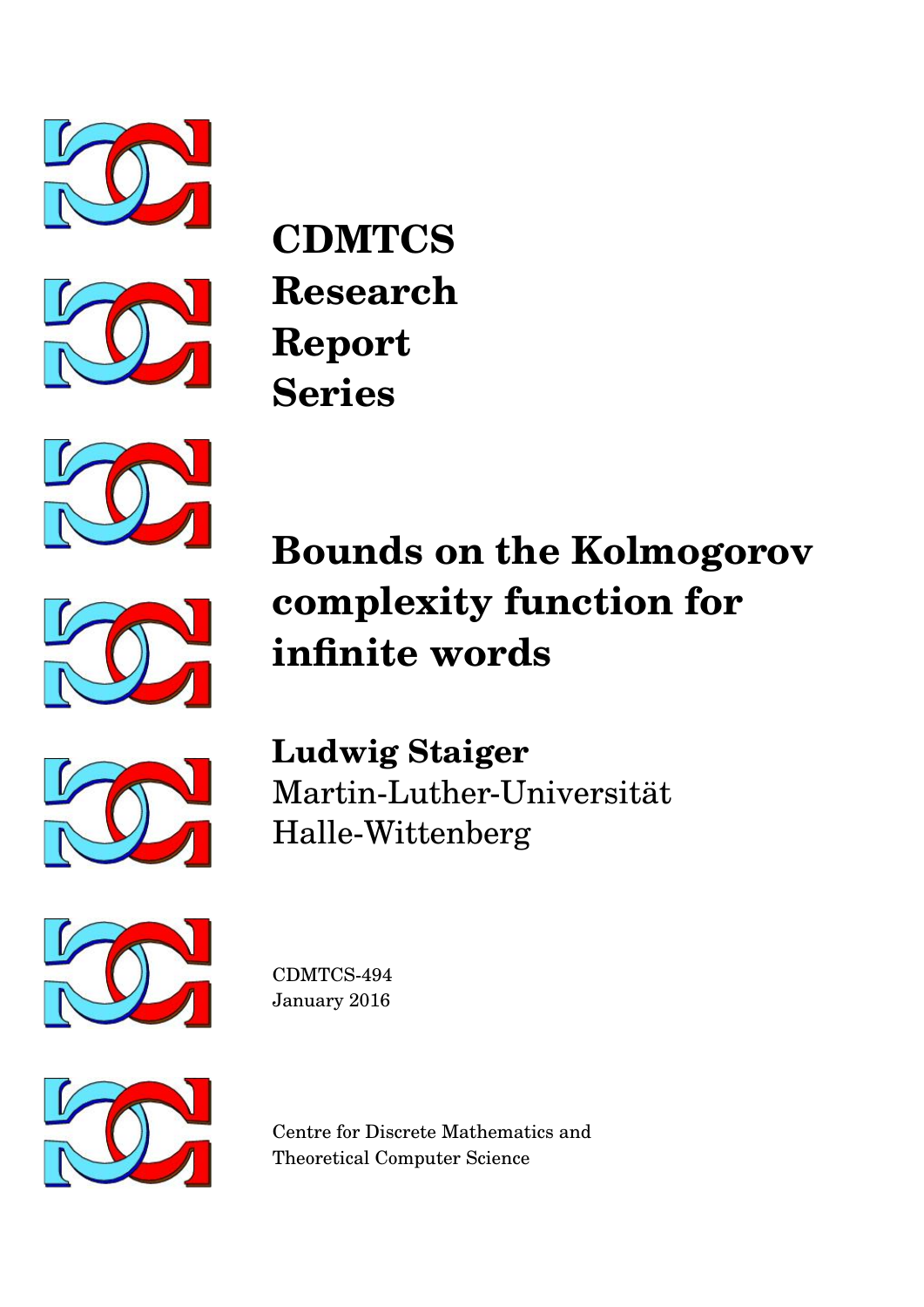## Bounds on the Kolmogorov complexity function for infinite words

*Ludwig Staiger*<sup>∗</sup>

Institut für Informatik Martin-Luther-Universitat Halle-Wittenberg ¨ D–06099 Halle (Saale), Germany

#### **Abstract**

The Kolmogorov complexity function of an infinite word ξ maps a natural number to the complexity  $K(\xi \mid n)$  of the *n*-length prefix of ξ. We investigate the maximally achievable complexity function if ξ is taken from a constructively describable set of infinite words. Here we are interested in linear upper bounds where the slope is the Hausdorff dimension of the set.

As sets we consider  $\Pi_1$ -definable sets obtained by dilution and sets obtained from constructively describable infinite iterated function systems. In these cases, for a priori and monotone complexity, the upper bound coincides (up to an additive constant) with the lower bound, thus verifying the existence of oscillation-free maximally complex infinite words.

<sup>∗</sup>email: **ludwig.staiger@informatik.uni-halle.de**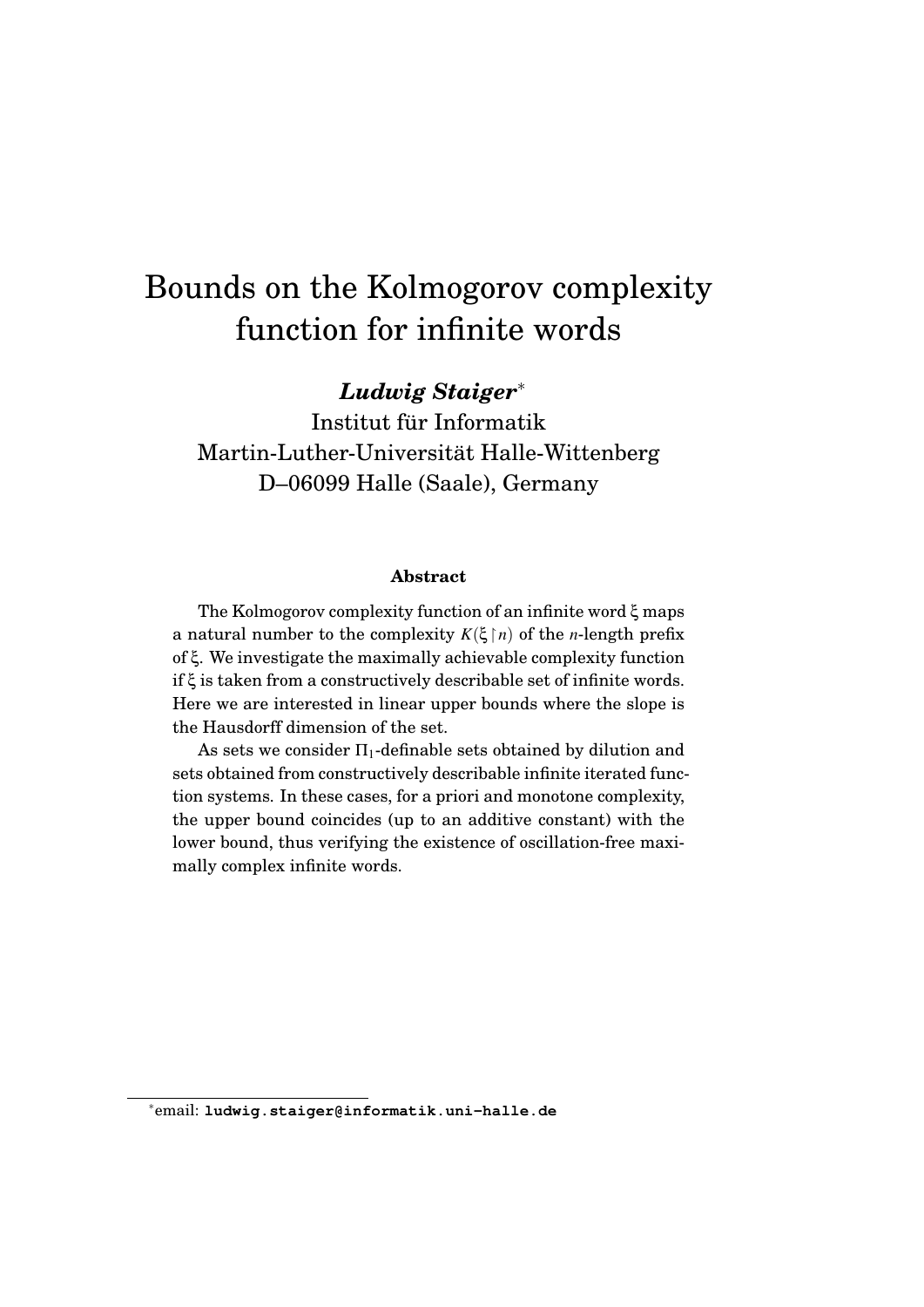## **Contents**

| <b>Notation and Preliminary Results</b><br>$\bf{2}$<br>$\bf{3}$<br><b>Description Complexity of Finite Words</b><br>$3.1\,$<br>Monotone and a priori Complexity<br>$3.2\,$<br>$3.2.1\,$<br>3.2.2 Monotone complexity<br>Bounds via Hausdorff Dimension<br>3.3 <sub>1</sub><br><b>Dilution</b><br>$\blacktriangle$<br>4.1 Expansiveness and Hausdorff Dimension<br>4.2 Uniform Dilution and Hölder Condition<br><b>Infinite Products and Self-Similarity</b><br>5.<br>Dimension and Asymptotic Complexity<br>5.1<br>5.2<br>5.3<br>A priori and Monotone Complexity<br>21<br>$5.4\,$ | $\mathbf{1}$ | <b>Introduction</b> | $\bf{2}$ |
|------------------------------------------------------------------------------------------------------------------------------------------------------------------------------------------------------------------------------------------------------------------------------------------------------------------------------------------------------------------------------------------------------------------------------------------------------------------------------------------------------------------------------------------------------------------------------------|--------------|---------------------|----------|
|                                                                                                                                                                                                                                                                                                                                                                                                                                                                                                                                                                                    |              |                     | 5        |
|                                                                                                                                                                                                                                                                                                                                                                                                                                                                                                                                                                                    |              |                     | 6        |
|                                                                                                                                                                                                                                                                                                                                                                                                                                                                                                                                                                                    |              |                     | 6        |
|                                                                                                                                                                                                                                                                                                                                                                                                                                                                                                                                                                                    |              |                     | 8        |
|                                                                                                                                                                                                                                                                                                                                                                                                                                                                                                                                                                                    |              |                     | 9        |
|                                                                                                                                                                                                                                                                                                                                                                                                                                                                                                                                                                                    |              |                     | 11       |
|                                                                                                                                                                                                                                                                                                                                                                                                                                                                                                                                                                                    |              |                     | 12       |
|                                                                                                                                                                                                                                                                                                                                                                                                                                                                                                                                                                                    |              |                     | 13       |
|                                                                                                                                                                                                                                                                                                                                                                                                                                                                                                                                                                                    |              |                     | 14       |
|                                                                                                                                                                                                                                                                                                                                                                                                                                                                                                                                                                                    |              |                     | 16       |
|                                                                                                                                                                                                                                                                                                                                                                                                                                                                                                                                                                                    |              |                     | 18       |
|                                                                                                                                                                                                                                                                                                                                                                                                                                                                                                                                                                                    |              |                     | 19       |
|                                                                                                                                                                                                                                                                                                                                                                                                                                                                                                                                                                                    |              |                     | 19       |
|                                                                                                                                                                                                                                                                                                                                                                                                                                                                                                                                                                                    |              |                     | 20       |
|                                                                                                                                                                                                                                                                                                                                                                                                                                                                                                                                                                                    |              |                     |          |

## <span id="page-2-0"></span>**1 Introduction**

The *Kolmogorov complexity* of a finite word *w*, *K*(*w*), is, roughly speaking, the length of a shortest input (program)  $\pi$  for which a universal algorithm prints  $w<sup>1</sup>$  $w<sup>1</sup>$  $w<sup>1</sup>$ . For infinite words ( $\omega$ -words) its asymptotic Kolmogorov complexity might be thought of as

$$
\lim_{n \to \infty} \frac{K(\xi \mid n)}{n} \quad , \tag{1}
$$

where ξ*n* denotes the prefix of length *n* of ξ.

Since this limit need not exist, the quantities

$$
\underline{\kappa}(\xi) := \liminf_{n \to \infty} \frac{K(\xi \upharpoonright n)}{n} \text{ and } \kappa(\xi) := \limsup_{n \to \infty} \frac{K(\xi \upharpoonright n)}{n}.
$$

<span id="page-2-1"></span><sup>&</sup>lt;sup>1</sup>We require that *w* and  $\pi$  be words over the same finite (not necessarily binary) alphabet *X* of cardinality  $\geq 2$ .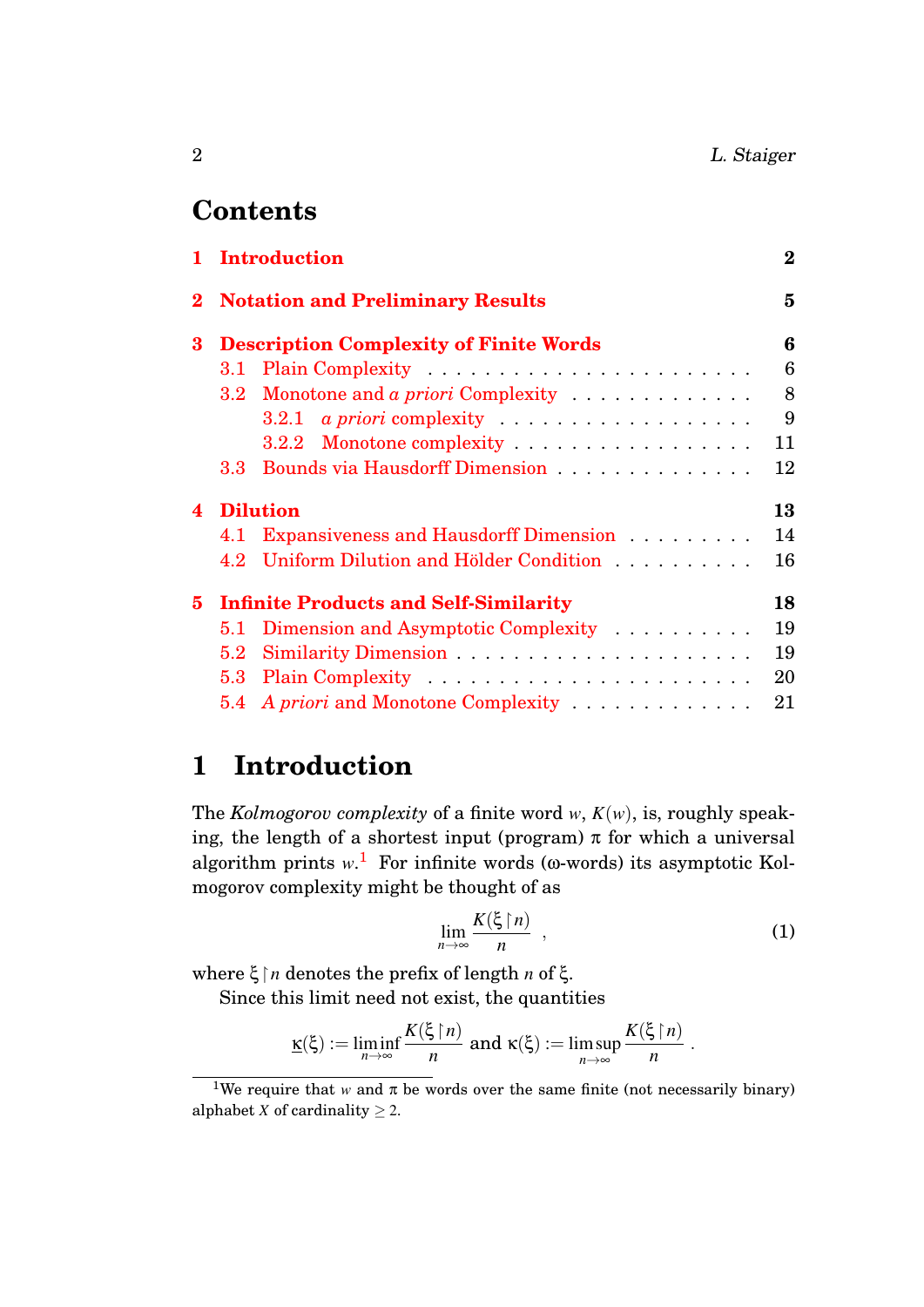were considered (see [\[Rya86,](#page-27-0) [Sta93,](#page-28-0) [CH94,](#page-26-0) [Sta98\]](#page-28-1)).

These limits are also known as constructive dimension or constructive strong dimension, respectively, introduced in [\[Lut03\]](#page-27-1) and [\[AHLM07\]](#page-26-1), respectively. For more details about this see [\[Sta05a\]](#page-28-2).

In these papers mainly the following approach was pursued: Given a set of infinite words (a so-called  $\omega$ -language) *F*, bound the maximum possible Kolmogorov complexity  $K(\xi)$  or  $K(\xi)$  for  $\xi \in F$ . In the present paper we are not only interested in this asymptotic case but also in bounds on the Kolmogorov complexity function  $K(\xi | n)$  of maximally complex infinite words (ω-words)  $\xi \in F$ .

In this asymptotic case, Ryabko  $[Rya86]$  showed that for arbitrary ω-languages *F* the Hausdorff dimension, dim*F*, is a lower bound to  $\kappa(F) := \sup{\kappa(\xi) : \xi \in F}$ , but Example 3.18 of [\[Sta93\]](#page-28-0) shows that already for simple computable ω-languages the Hausdorff dimension is not an upper bound to  $\kappa(F) := \sup{\kappa(\xi) : \xi \in F}$  in general. In [\[Sta93,](#page-28-0) [Sta98\]](#page-28-1), we showed that for restricted classes of computably definable ω-languages *F* its Hausdorff dimension is also an upper bound to  $\kappa(F)$ , thus giving a partial completion to Ryabko's lower bound.

The present paper focuses on a more detailed consideration of the Kolmogorov complexity function  $K(\xi | n)$  of infinite words in  $\omega$ -languages *F*. Thus, in contrast to the asymptotic case where it is not relevant which kind of complexity is used, in the case of the Kolmogorov complexity function it matters which one of the complexities we consider.

Lower and upper bounds on the Kolmogorov complexity function are closely related to partial randomness. Partial randomness was investigated in the papers  $[Tad02]$  and  $[CST06]$ . It is a linear generalisation of the concept of random sequences (see the textbooks [\[Cal02,](#page-26-3) [DH10\]](#page-26-4)). The concept of partial randomness tries to specify sequences as random to some degree ε,  $0 < \varepsilon \leq 1$ , where the case  $\varepsilon = 1$  coincides with usual randomness. In [\[Tad02\]](#page-28-3) and [\[CST06\]](#page-26-2) several different generalisations of the concepts for partially random sequences were given.

A simple idea what could be an example of a binary  $\frac{1}{2}$ -random infinite word is the following. Take  $\xi = x_1 x_2 \cdots x_i \cdots$  to be a (1-)random infinite word and dilute it by inserting zeros at every other position to  $\text{obtain } \xi' = x_1 0 x_2 0 \cdots x_i 0 \cdots \text{ (cf. [Sta93])}.$  $\text{obtain } \xi' = x_1 0 x_2 0 \cdots x_i 0 \cdots \text{ (cf. [Sta93])}.$  $\text{obtain } \xi' = x_1 0 x_2 0 \cdots x_i 0 \cdots \text{ (cf. [Sta93])}.$ 

As one observes easily the description complexity of the *n*-length prefix of a diluted word ξ' is about the complexity of the ε·*n*-length pre-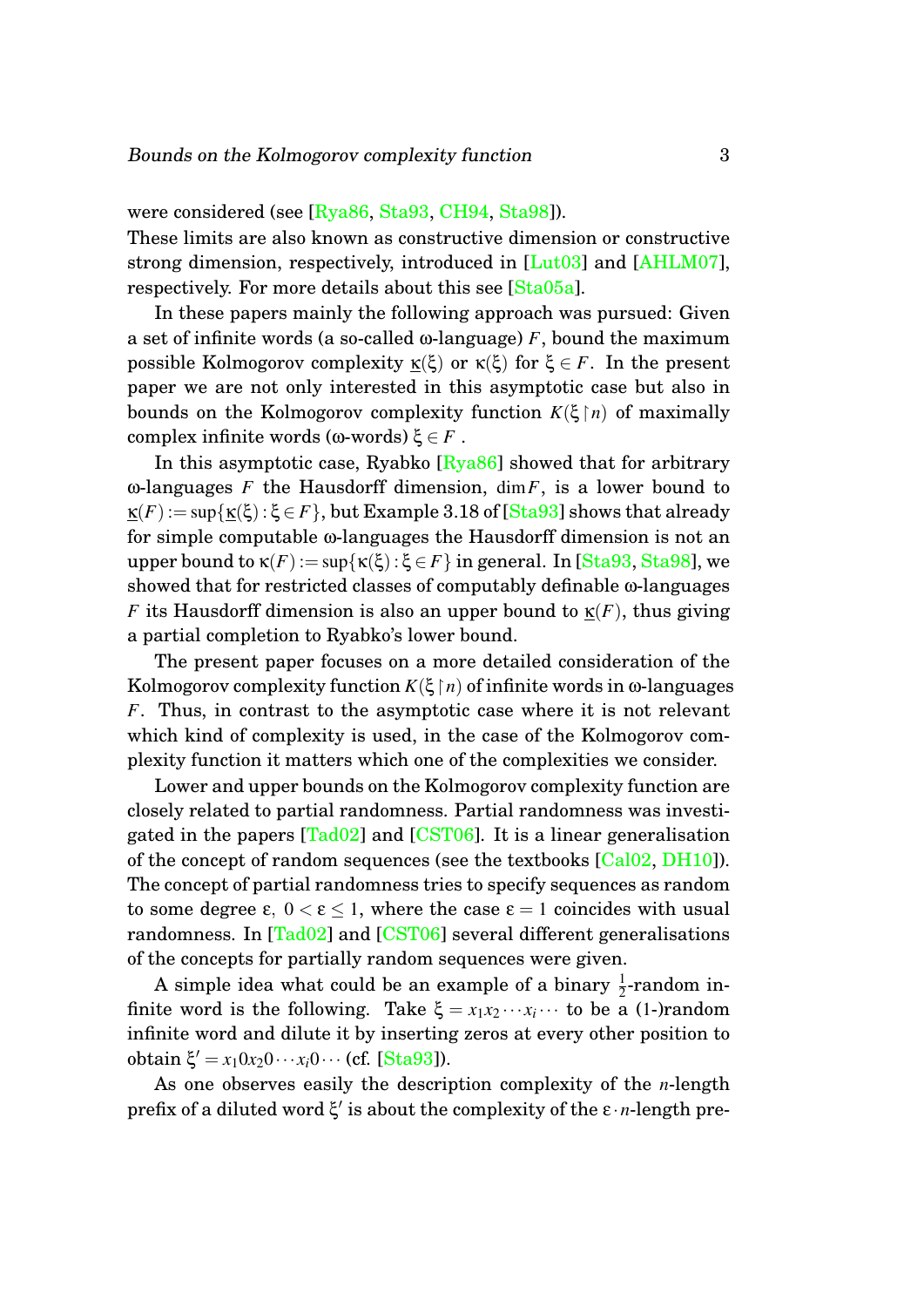fix of the original word ξ where ε is the dilution coefficient (e.g.  $\epsilon = \frac{1}{2}$  $rac{1}{2}$  in the above example). This was a motivation to consider the asymptotic complexity of an infinite word as the the limit of the quotient of the complexity of the *n*-length prefix and the length *n* (see [\[Rya86,](#page-27-0) [Sta93\]](#page-28-0)).

The aim of our paper is to survey several results concerning the Kolmogorov complexity function  $K(\xi \mid n)$  of infinite words contained in computably describable ω-languages. Here we investigate under which conditions certain simple construction principles yield ω-languages having maximally complex elements ξ with a linear complexity slope, that is,  $K(\xi \mid n) = \gamma \cdot n + O(1)$ . As complexities we consider besides the usual plain complexity also variants like *a priori* complexity and monotone complexity. The construction principles presented here are dilution, e.g. as described above and infinite concatenation. Infinite concatenation is closely related to self-similarity. Instead of producing infinite words as products of finite ones (taken from a fixed language) one may regard this also as a process of shrinking the set of all infinite words successively by application of metric similitudes related to the words in the fixed language. This brings into play as a second dimension the similarity dimension known from Fractal Geometry. It turns out that under certain conditions – like in Fractal Geometry – similarity dimension and Hausdorff dimension coincide.

The paper is organised as follows. After introducing some notation, Cantor space and Hausdorff dimension the subsequent Section 3 introduces the plain, *a priori* and monotone complexity of finite words. The last part of this section presents the concept of lower bounding the slope of the Kolmogorov complexity functions by Hausdorff dimension. The fourth section deals with dilution. As a preparation we investigate expansive prefix-monotone functions (see  $[CH94]$ ) and connect them to Hölder conditions known from Fractal geometry (see [[Fal90\]](#page-27-2)). The last section is devoted to self-similar sets of infinite words and maximally achievable complexity functions of their elements. Here we present mainly results from [\[MS09\]](#page-27-3) which show tight linear upper bounds on these complexity functions.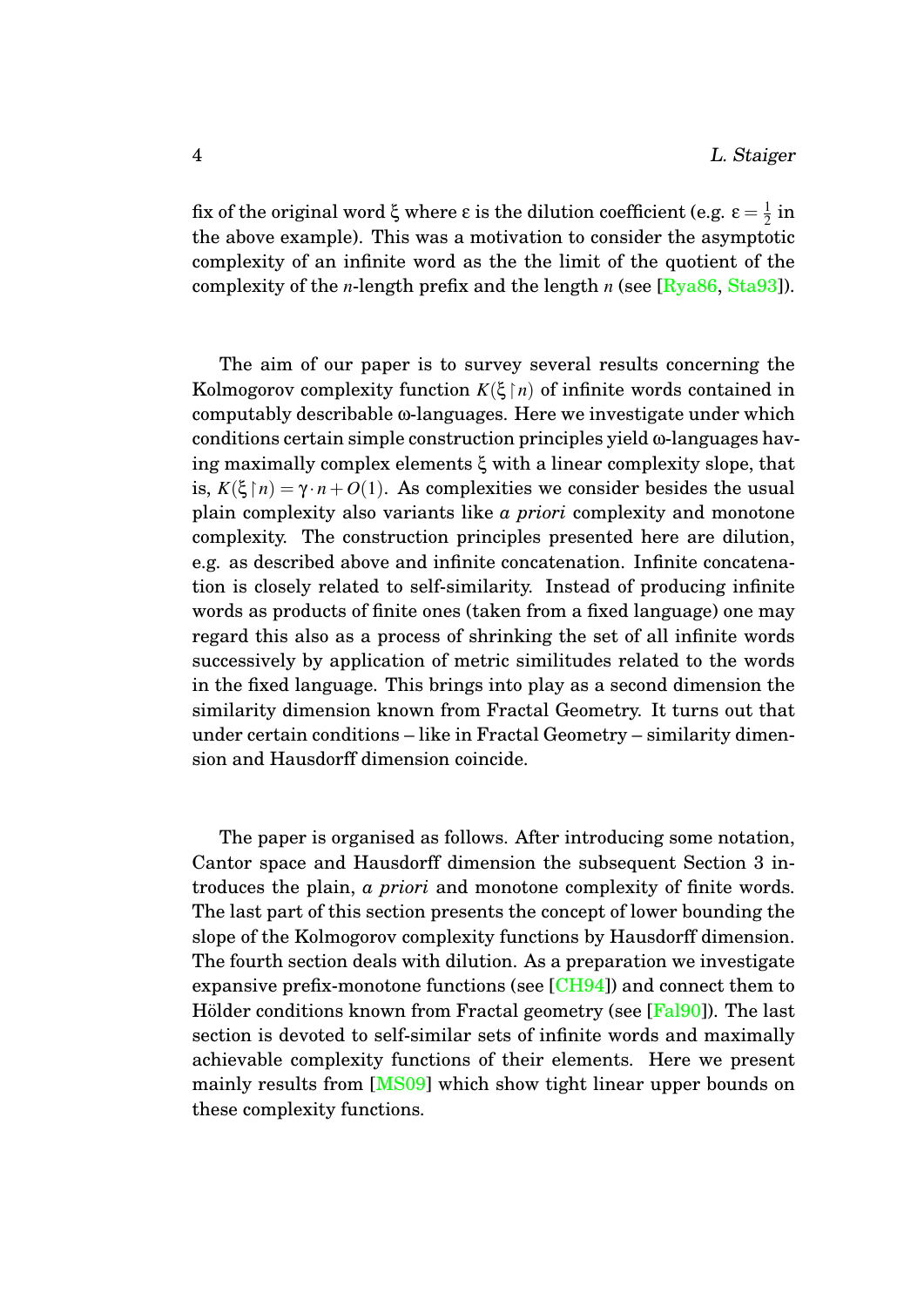## <span id="page-5-0"></span>**2 Notation and Preliminary Results**

Next we introduce the notation used throughout the paper. By  $\mathbb{N} =$  $\{0,1,2,...\}$  we denote the set of natural numbers,  $\mathbb Q$  is the set of rational numbers and  $\mathbb{R}_+$  is the set of non-negative reals. Let *X*, *Y* be alphabets of cardinality  $|X|, |Y| > 2$ . Usually we will denote the cardinality of *X* by  $|X| = r$ .  $X^*$  is the set (monoid) of words on *X*, including the *empty word e*, and  $X^{\omega}$  is the set of infinite sequences ( $\omega$ -words) over *X*. |*w*| is the  $length^2$  $length^2$  of the word  $w \in X^*$  and  $\mathbf{pref}(B)$  is the set of all finite prefixes of strings in  $B \subseteq X^* \cup X^{\omega}$ . We shall abbreviate  $w \in \text{pref}(\eta)$   $(\eta \in X^* \cup X^{\omega})$  by  $w \sqsubset \eta$ .

For  $w \in X^*$  and  $\eta \in X^* \cup X^{\omega}$  let  $w \cdot \eta$  be their *concatenation*. This concatenation product extends in an obvious way to subsets  $W \subseteq X^*$ and  $B \subseteq X^* \cup X^{\omega}$ . Thus  $X^n$  is the set of words of length *n* over *X*, and we use  $X^{\leq c}$  as an abbreviation for  $\{w : w \in X^* \wedge |w| \leq c\}$ . For a lan- $\mathbf{g}$ uage  $W$  let  $W^*:=\bigcup_{i\in \mathbb{N}}W^i$  be the  $\mathit{submonoid}$  of  $X^*$  generated by  $W,$  and  $W^{\omega} := \{w_1 \cdots w_i \cdots : w_i \in W \setminus \{e\}\}\$ is the set of infinite strings formed by concatenating words in *W*.

A language *V* ⊆ *X* ∗ is called *prefix-free* provided for arbitrary *w*, *v* ∈*V* the relation  $w \sqsubset v$  implies  $w = v$ .

We consider the set  $X^{\omega}$  as a metric space (Cantor space)  $(X^{\omega}, \rho)$  of all ω-words over the alphabet *X*,  $|X| = r$ , where the metric  $\rho$  is defined as follows.

$$
\rho(\xi,\eta):= \inf\{r^{-|w|}: w\sqsubset \xi \wedge w\sqsubset \eta\}
$$

The open balls in this space are sets of the form  $w \cdot X^{\omega}$ , their diameter  ${\rm i} \operatorname{s} \operatorname{diam}(w\cdot X^{\omega})=r^{-|w|}, \text{ and }\, {\mathcal C}(F):=\{\boldsymbol{\xi}: \textbf{pref}(\boldsymbol{\xi})\subseteq \textbf{pref}(F)\} \text{ is the } closure \text{ of } \mathcal{C}$ the set *F* (smallest closed subset containing *F*) in  $(X^{\omega}, \rho)$ .

Another way to describe ω-languages (sets of infinite words) by lan- $\textnormal{guages } W \subseteq X^* \textnormal{ is the } \delta\textnormal{-limit } W^\delta := \{\xi: \xi \in X^\omega \wedge |\textnormal{pref}(\xi) \cap W| = \infty\} \textnormal{ (see } \delta\textnormal{-limit } W^\delta := \{\xi: \xi \in X^\delta \wedge |\textnormal{pref}(\xi) \cap W| = \delta\}$ [\[Sta87,](#page-27-4) [Sta07\]](#page-28-4)).

The mapping  $\Phi_w(\xi) := w \cdot \xi$  is a contracting similitude if only  $w \neq e$ . Thus a language  $W \subseteq X^* \setminus \{e\}$  defines a possibly infinite IFS (IIFS) in  $(X^{\omega}, \rho)$ . Its (maximal) *fixed point* is the  $\omega$ -power  $W^{\omega}$  of the language *W*. It was observed in [\[Sta97\]](#page-28-5) that, in general, the IIFS  $(\Phi_w)_{w \in W}$ has a great variety of fixed points, that is, solutions of the equation

<span id="page-5-1"></span><sup>&</sup>lt;sup>2</sup>If there is no danger of confusion, for a set  $M$  we use the same notation  $|M|$  to denote its *cardinality*.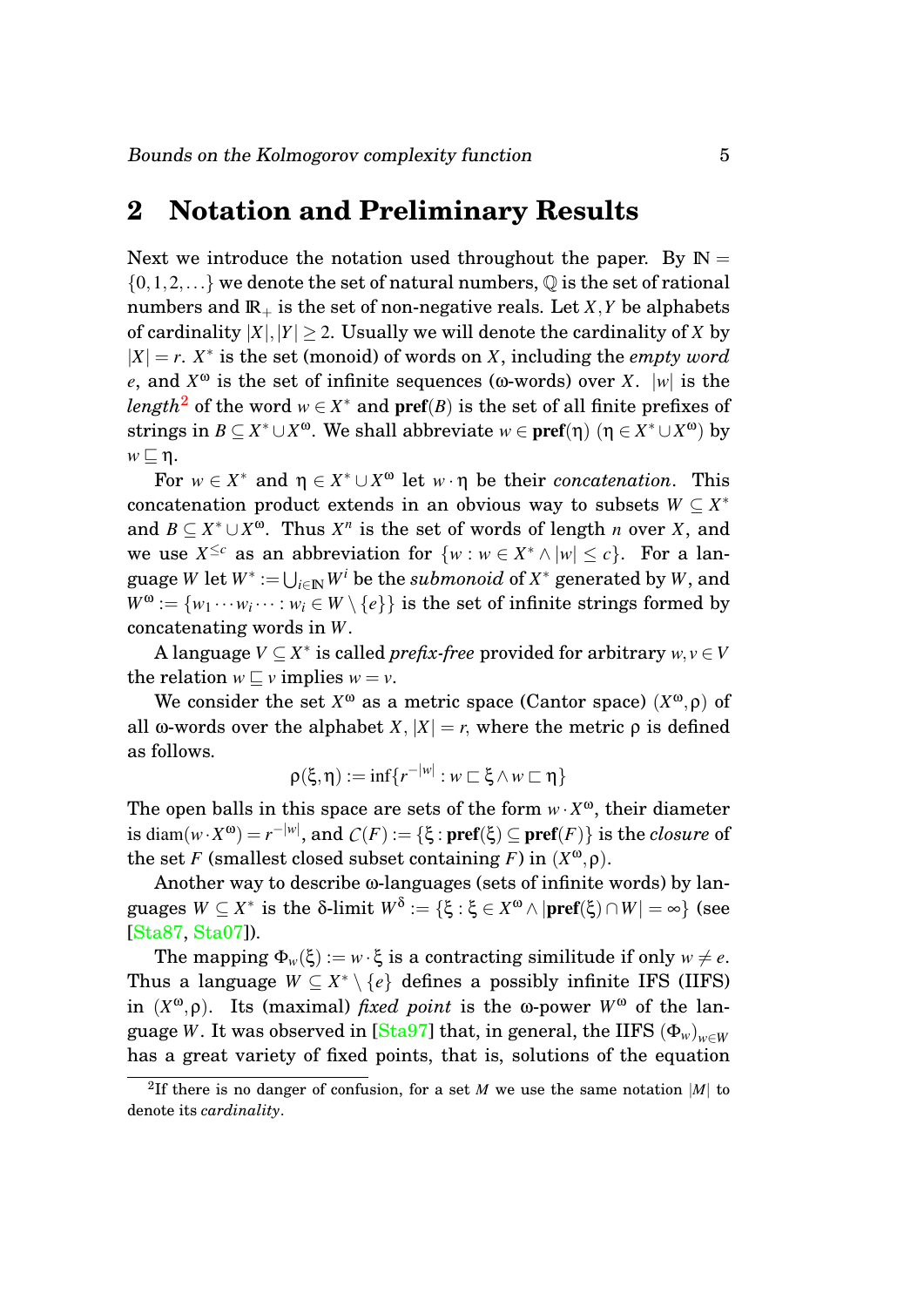$\bigcup_{w \in W} \Phi_w(F) = F$ . All of these fixed points are contained in  $W^{\omega}$ , and, except for the empty set  $\emptyset$ , their closure equals  $C(W^{\omega})$ , which is the *attractor* of  $(\Phi_w)_{w \in W}$ .

Next we recall the definition of the Hausdorff measure and Hausdorff dimension of a subset of (*X* <sup>ω</sup>,ρ) (see [\[Edg08,](#page-26-5) [Fal90\]](#page-27-2)). In the setting of languages and  $\omega$ -languages this can be read as follows (see [\[Sta93\]](#page-28-0)). For  $F \subseteq X^{\omega}$  and  $0 \leq \alpha \leq 1$  the equation

$$
\mathbb{L}_{\alpha}(F) := \lim_{l \to \infty} \inf \left\{ \sum_{w \in W} r^{-\alpha \cdot |w|} : F \subseteq W \cdot X^{\omega} \wedge \forall w (w \in W \to |w| \ge l) \right\} \tag{2}
$$

defines the  $\alpha$ -dimensional metric outer measure on  $X^{\omega}$ . The measure  $\mathbb{L}_{\alpha}$  satisfies the following.

**Corollary 1** *If*  $\mathbb{L}_{\alpha}(F) < \infty$  *then*  $\mathbb{L}_{\alpha+\epsilon}(F) = 0$  *for all*  $\epsilon > 0$ *.* 

Then the *Hausdorff dimension* of *F* is defined as

$$
\dim F := \sup \{ \alpha : \alpha = 0 \vee L_{\alpha}(F) = \infty \} = \inf \{ \alpha : L_{\alpha}(F) = 0 \}.
$$

It should be mentioned that dim is countably stable and shift invariant, that is,

$$
\dim \bigcup_{i \in \mathbb{N}} F_i = \sup \{ \dim F_i : i \in \mathbb{N} \} \quad \text{and} \quad \dim w \cdot F = \dim F. \tag{3}
$$

## <span id="page-6-0"></span>**3 Description Complexity of Finite Words**

In this section we briefly recall the concept of description complexity of finite words. For a more comprehensive introduction see the textbooks [\[Cal02,](#page-26-3) [DH10,](#page-26-4) [Nie09\]](#page-27-5) and the paper [\[US96\]](#page-29-0). We start with plain complexity.

#### <span id="page-6-1"></span>**3.1 Plain Complexity**

Recall that the plain complexity (Kolmogorov) of a string  $w \in X^*$  w.r.t. a partial computable function  $\varphi: X^* \to X^*$  is  $K_{\varphi}(w) = \inf\{|\pi| : \varphi(\pi) = w\}.$ It is well-known that there is a universal partial computable function  $U: X^* \to X^*$  such that

$$
K_U(w) \leq K_{\varphi}(w) + c_{\varphi}
$$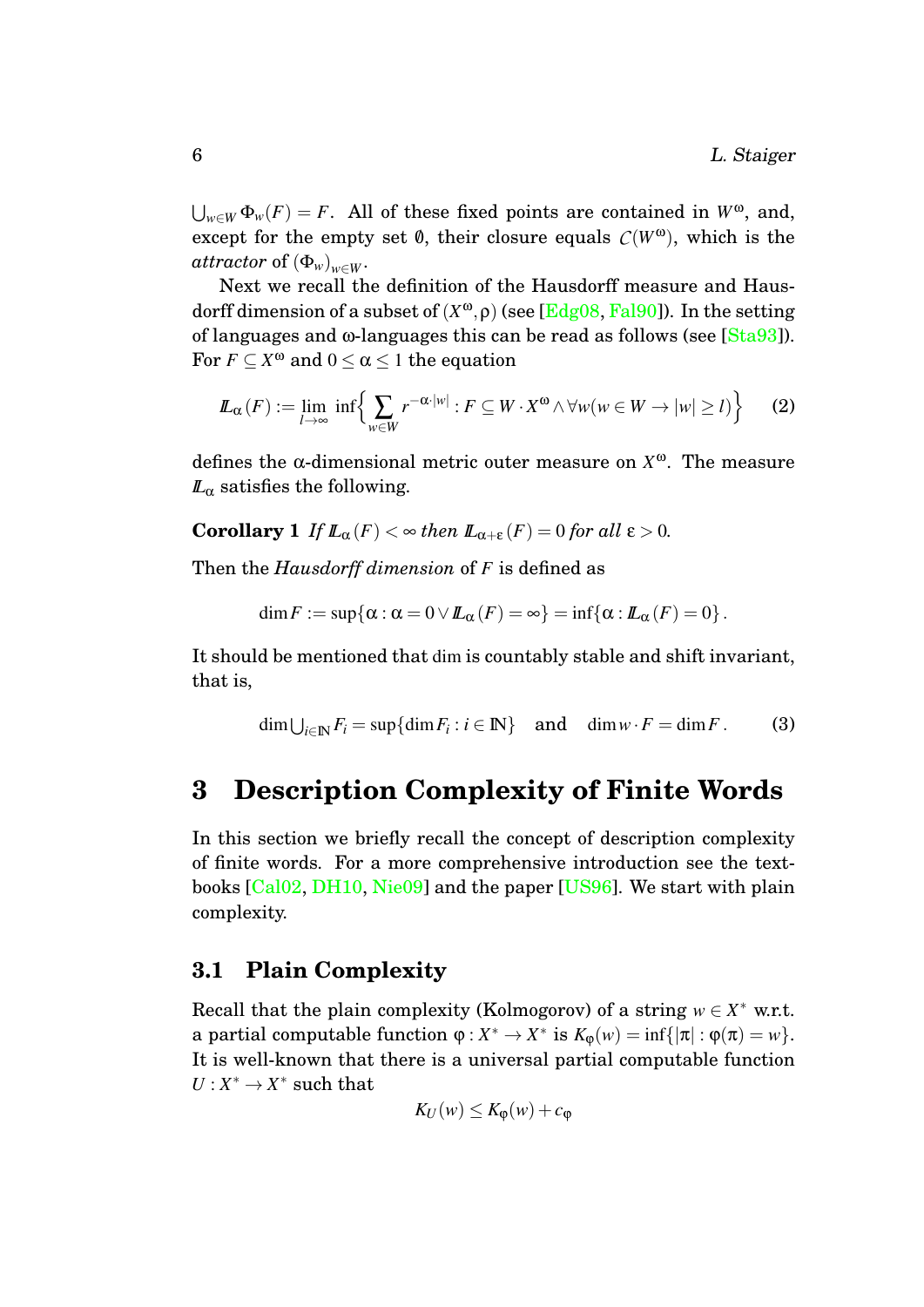holds for all strings  $w \in X^*$ . Here the constant  $c_{\varphi}$  depends only on  $U$  and  $\varphi$  but not on the particular string  $w \in X^*$ . We will denote the complexity  $K_U$  simply by K.

Plain complexity satisfies the following property.

**Proposition 1** *If*  $\varphi: X^* \to X^*$  *is a partial computable function then there is a constant c such that*

<span id="page-7-0"></span>
$$
K(\varphi(w)) \le K(w) + c \text{ for all } w \in X^*.
$$
 (4)

<span id="page-7-1"></span>We conclude this section by a generalisation of Theorem 2.9 of [\[Sta93\]](#page-28-0).

**Theorem 1** *Let*  $W \subseteq X^*$  *or*  $X^* \setminus W$  *be computably enumerable,*  $\varepsilon$ ,  $0 < \varepsilon$  < 1, *be a computable real number and let*  $\sum_{i=0}^{m} |W \cap X^{i}| \leq c \cdot r^{\varepsilon \cdot m}$  for some *constant*  $c > 0$  *and all*  $m \in \mathbb{N}$ *. Then* 

$$
\exists c' (c' > 0 \land \forall w (w \in W \to \mathbf{K}(w) \le \varepsilon \cdot |w| + c'))
$$

**Proof.** Let  $c \leq r^{\varepsilon \cdot m_0}$ . Then  $\sum_{i=0}^m |W \cap X^i| \leq |X^l|$  for  $l \geq \varepsilon \cdot (m+m_0)$ .

If *W* is computably enumerable define a partial computable function  $\varphi: X^* \to X^*$  as follows.

 $\phi(\pi) := \text{ the } \pi\text{th word of length} \leq \lceil\frac{|\pi|-m_0}{\varepsilon}\rceil \text{ in the enumeration of } W\,.$ (5)

Here we interpret a word  $\pi \in X^n$  as a number between 0 and  $r^n - 1$ .

 $\text{If } w \in X^*, \ |w| = m \text{, choose the smallest } l \in \mathbb{N}, \ l_{\text{min}} \text{ say, such that } |X^l| \geq 0.$  $|W \cap X^{\leq m}|$ . This *l<sub>min</sub>* satisfies  $\lfloor \frac{l_{\text{min}}}{\epsilon} \rfloor$  $\frac{e^{\min\theta}}{\epsilon}$   $-m_0 = m$  and thus  $l_{\min} \leq \epsilon \cdot (m+m_0)+1.$ By the above remark there is a  $\pi \in X^{l_{\min}}$  such that  $\varphi(\pi) = w$ . Consequently,  $K_{\varphi}(w) \leq l_{\min} \leq \varepsilon \cdot |w| + \varepsilon \cdot m_0 + 1$ .

If  $X^* \setminus W$  is computably enumerable define a partial computable function  $\psi: X^* \to X^*$  as follows.

Set  $m := \lfloor \frac{|\pi|}{s} \rfloor$  $\left\{ \frac{\pi}{\varepsilon} \right\}$   $m_0$  and enumerate  $X^* \setminus W$  until  $\sum_{i=0}^m r^i - r^{|\pi|}$  elements of length ≤ *m* are enumerated. Then take from the rest the πth word of length  $\leq m$  as  $\psi(\pi)$ .

 ${\rm If}\, w\,{\in}\,W,\,|w|\,{=}\,m, \,{\rm again} \,\,{\rm choose} \,\,{\rm the \,\, smallest}\,\,l_{\rm min}\,{\in}\,\mathbb{N} \,\,{\rm such} \,{\rm that} \,\,|X^{l_{\rm min}}|\,{\geq}\,$  $\sum_{i=0}^m |W \cap X^i|. \text{ Observe that in view of } |W \cap X^{\leq m}| \leq |X^{l_{\text{min}}}| \text{ this rest contains }$  $W \cap X^{\leq m}$ . As in the above case when *W* was assumed to be computably enumerable we obtain that for  $w \in W$  there is a  $\pi$  such that  $\psi(\pi) = w$ and  $|\pi| = l_{\min}$ . Then the proof proceeds as above.  $\Box$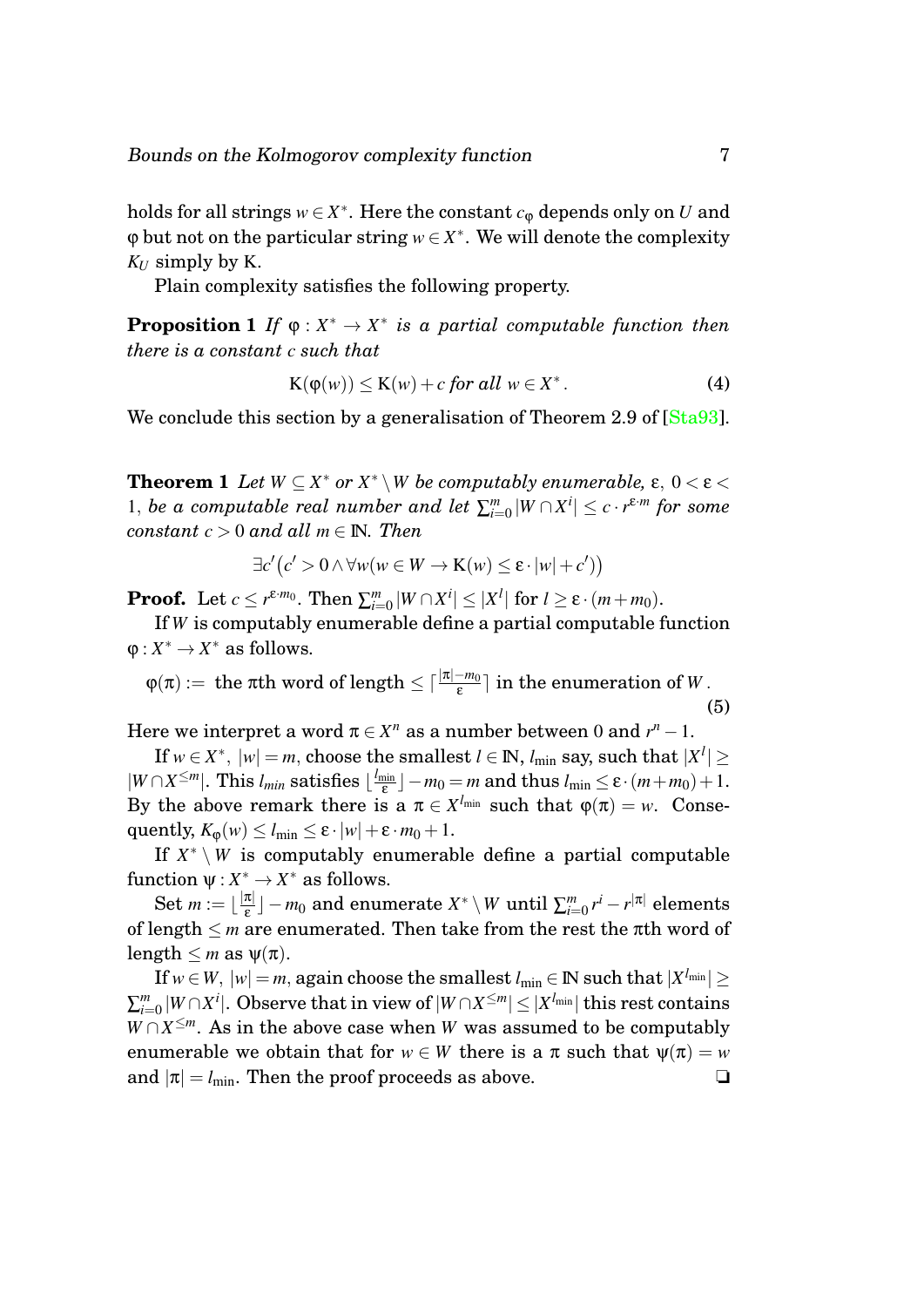#### <span id="page-8-0"></span>**3.2 Monotone and** *a priori* **Complexity**

In this section we consider *a priori* and monotone complexity. We derive some elementary properties needed in the sequel.

We start with the notion of a continuous (cylindrical) semi-measure on *X* ∗ . A *continuous* (*cylindrical*) *semi-measure* on *X* ∗ is a function *m* :  $X^* \to \mathbb{R}_+$  which satisfies  $m(e) \leq 1$  and  $m(w) \geq \sum_{x \in X} m(wx)$ , for  $w \in X^*$ . If there is no danger of confusion, in the sequel we will refer to continuous (semi)-measures simply as measures.

<span id="page-8-3"></span>If  $m(w) = \sum_{x \in X} m(wx)$  the function *m* is called a *measure*. A semimeasure *m* has the following property.

## **Proposition 2** *If*  $C \subseteq w \cdot X^*$  *is prefix-free then*  $m(w) \ge \sum_{v \in C} m(v)$ *.*

Thus, if  $C \subseteq X^*$  is infinite and prefix-free, for every  $\varepsilon > 0$ , there is a word  $v \in C$  such that  $m(v) < \varepsilon$ .

A function  $m: X^* \to \mathbb{R}_+$  is referred to as *left-computable* or *approximable from below*, provided the set  $\{(w,q): w \in X^* \land Q \in \mathbb{Q} \land 0 \leq q < \emptyset\}$  $m(w)$  is computably enumerable. *Right-computability* is defined analogously, and *m* is referred to as *computable* if it is right- and leftcomputable.

In [\[ZL70\]](#page-29-1) the existence of a universal left-computable semi-measure M is proved: There is a left-computable semi-measure M which satisfies

<span id="page-8-1"></span>
$$
\exists c_m > 0 \,\forall w \in X^* : m(w) \le c_m \cdot \mathbf{M}(w),\tag{6}
$$

<span id="page-8-2"></span>for all left-computable semi-measures *m*. M has the following property.

**Proposition 3** *If*  $\xi \in X^{\omega}$  *is a computable*  $\omega$ *-word then there is a con-* $\textit{stant } c_{\xi} > 0 \textit{ such that } \mathbf{M}(w) \geq c_{\xi}, \textit{for all } w \in \textbf{pref}(\xi).$ 

**Proof.** If  $\xi \in X^{\omega}$  is a computable  $\omega$ -word then pref( $\xi$ ) is a computable subset of *X* ∗ . Construct a semi-measure *m*<sup>ξ</sup> such that

 $m_{\xi}(w) = \begin{cases} 1, & \text{if } w \in \text{pref}(\xi) \text{ and} \\ 0, & \text{otherwise} \end{cases}$ 0, otherwise.

Then  $m_{\xi}$  is a computable cylindrical measure and the assertion follows from Eq. [\(6\)](#page-8-1).  $\Box$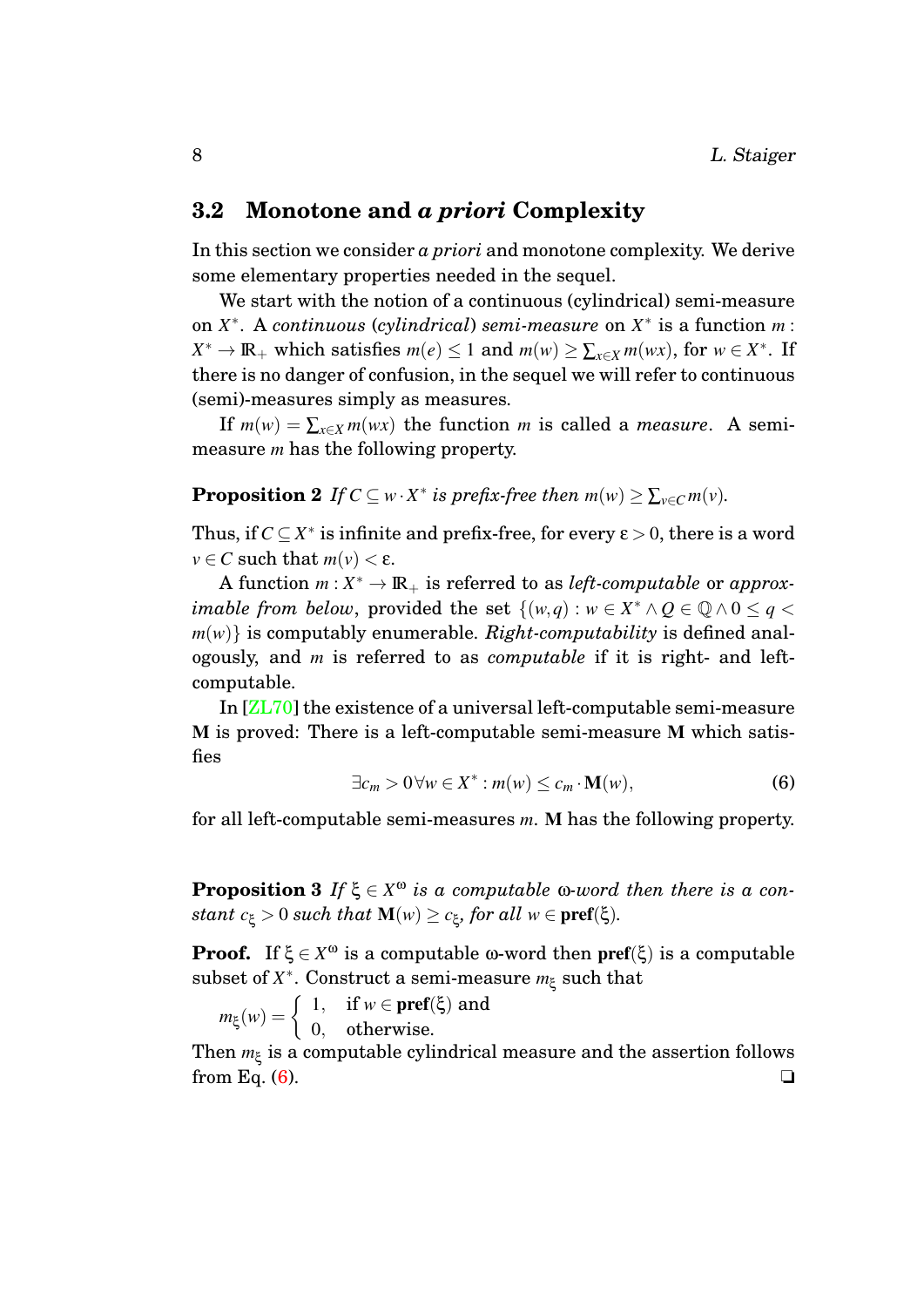#### <span id="page-9-0"></span>**3.2.1** *a priori* **complexity**

The *a priori complexity* of a word  $w \in X^*$  is defined as

$$
KA(w) := \left[ -\log_{|X|} \mathbf{M}(w) \right]. \tag{7}
$$

The properties of the semi-measure M imply  $KA(w) \leq KA(w \cdot v)$  and  $\sum_{\nu \in C} |X|^{-\mathrm{KA}(\nu)} \leq \mathbf{M}(e) \,\,\mathrm{when}\,\, C \subseteq X^* \,\, \mathrm{is} \,\, \mathrm{prefix\text{-}free}.$ 

From Proposition [3](#page-8-2) we obtain that KA does not satisfy the property of usual plain or prefix complexity that for arbitrary partial computable functions  $\varphi: X^* \to X^*$  it holds  $\text{KA}(\varphi(w)) \leq \text{KA}(w) + O(1)$ .

**Example 1** Let  $X = \{0, 1\}$  and define  $\varphi(w) := w \cdot 1$ . We consider the set  $0^* = \text{pref}(0^{\omega}) \subseteq X^*$ . Then, in view of Proposition [3](#page-8-2) KA(*w*)  $\leq c$  for all  $w \in 0^*$  and some constant *c*. Now, the set  $\varphi(0^*) = 0^* \cdot 1$  is prefix-free and according to Proposition [2](#page-8-3) the complexity  $KA(\varphi(v)), v \in 0^*$ , is unbounded. ❏

The aim of this section is to prove the fact that a property analogous to Proposition [1](#page-7-0) holds for a subclass of partial computable functions.

**Definition 1** *A partial mapping*  $\varphi : \subseteq X^* \to Y^*$  *is referred to as prefix*monotone *(or* sequential*)* provided  $w, v \in \text{dom}(\varphi)$  and  $w \subset v$  *imply*  $\varphi(w) \subset$  $\varphi(\nu)$ .

Let  $U_{\omega}(w) := \text{Min}_{\square}\{v : v \in \text{dom}(\phi) \land w \sqsubseteq \phi(v)\}\$  be the upper quasi-inverse for  $\varphi$  (see [\[Sta87\]](#page-27-4)). Here Min<sub>*C</sub>W* is the set of all minimal elements</sub> w.r.t. the prefix ordering  $\subseteq$  in the language  $W \subseteq X^*$ . Then  $U_{\varphi}$  has the following properties.

<span id="page-9-1"></span>**Lemma 1** *Let*  $\varphi$  *be a prefix-monotone partial function mapping* dom $(\varphi) \subset$  $X^*$  *to*  $Y^*$ . Then for  $w \in Y^*$ ,  $y, y' \in Y$  and  $y \neq y'$  the following hold.

- *1.*  $\mathbf{U}_{\phi}(wy) \cap \mathbf{U}_{\phi}(wy') = \emptyset$ *.*
- <span id="page-9-2"></span>2.  $\bigcup_{y \in Y}$  U<sub>Q</sub>(*wy*) *is prefix-free, and if*  $v' \in U_{\varphi}(wy)$  *then there is a*  $v \in$  $\mathbf{U}_{\varphi}(w)$  *such that*  $v \sqsubseteq v'$ .
- *3. If*  $\mu$  *is a cylindrical semi-measure on*  $X^*$  *then*  $\mu(\mathbf{U}_{\phi}(w)) \geq \sum_{y \in Y} \mu(\mathbf{U}_{\phi}(wy))$ .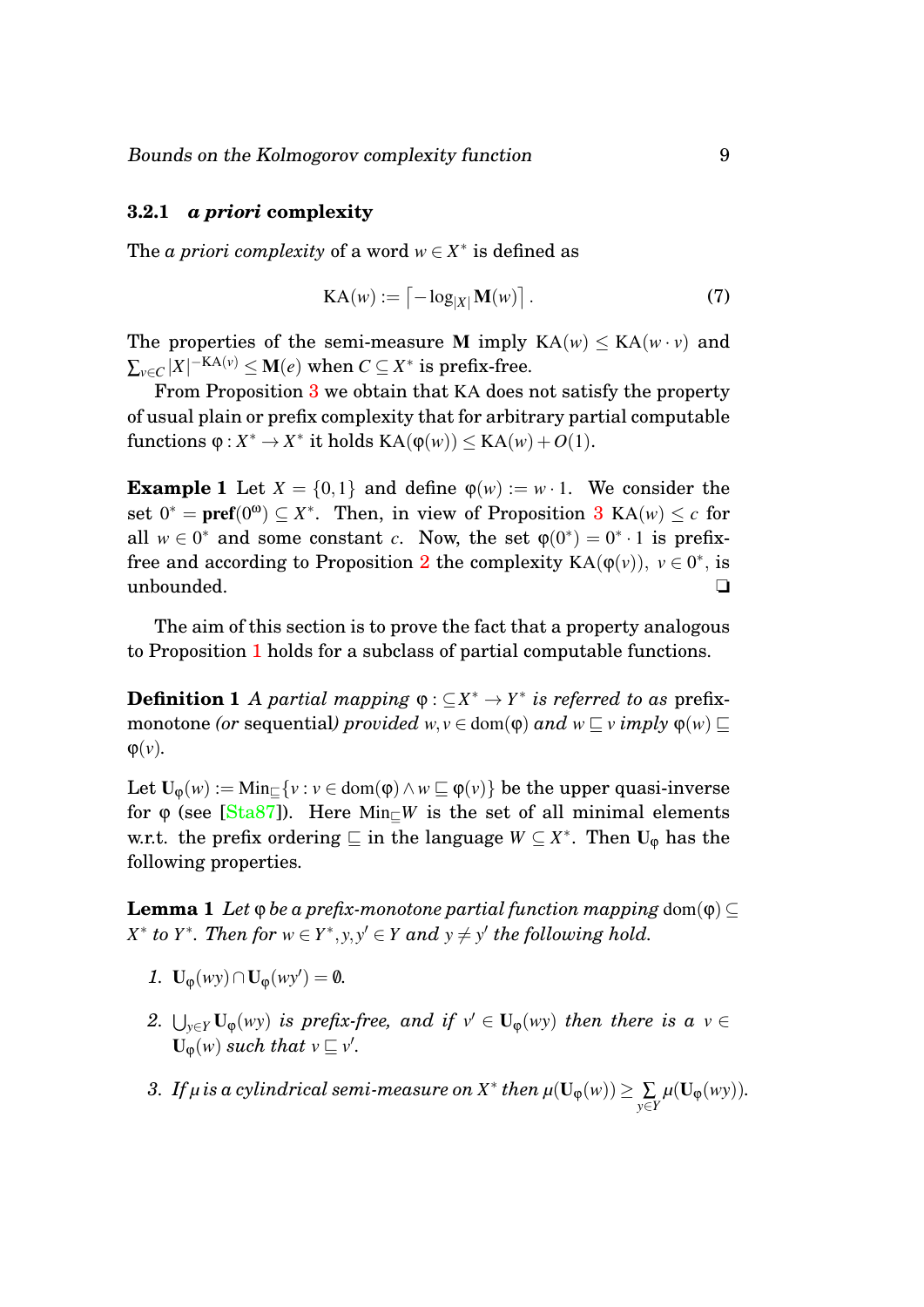#### **Proof.**

- 1. holds, since  $wy, wy' \sqsubseteq \varphi(v)$  implies  $y = y'$ .
- 2. According the definition of U<sub> $\phi$ </sub> and to 1.  $\bigcup_{y \in Y} U_{\phi}(wy)$  is a union of pairwise disjoint prefix-free sets. Assume  $u \in U_{\phi}(wy)$  and  $v \in$  $\mathbf{U}_{\varphi}(wy')$  where  $u \sqsubset v$ . Then  $y \neq y'$  and  $wy, wy' \sqsubseteq \varphi(v)$  which is impossible.
- 3. follows from [2.](#page-8-3) and Proposition 2.  $\Box$

<span id="page-10-1"></span>**Lemma 2** *If* ϕ *is a prefix-monotone mapping and µ is a semi-measure*  $\mathcal{H}$  *then*  $\mu_{\varphi}: X^* \to \mathbb{R}_+$  *defined by the equation* 

<span id="page-10-0"></span>
$$
\mu_{\varphi}(w) := \sum_{v \in \mathbf{U}_{\varphi}(w)} \mu(v) \tag{8}
$$

*is also a semi-measure.*

**Proof.** We use from Lemma [1](#page-9-1) the fact that the sets  $U_{\varphi}(w)$  are prefixfree and that for *y*, *y*'  $\in$  *Y*, *y*  $\neq$  *y*' no pair words *v*  $\in$  **U**<sub> $\varphi$ </sub>(*wy*) and *u*  $\in$  **U**<sub> $\varphi$ </sub>(*wy*')  $satisfies$   $v\sqsubseteq u$  or  $u\sqsubseteq v.$  According to Lemma  $1.2\bigcup_{y\in Y} \mathbf{U}_\phi(wy)$  $1.2\bigcup_{y\in Y} \mathbf{U}_\phi(wy)$  $1.2\bigcup_{y\in Y} \mathbf{U}_\phi(wy)$  is a disjoint union and prefix-free.

Moreover, for every  $v' \in U_{\varphi}(wy)$  there is a  $v \in U_{\varphi}(w)$  such that  $v \sqsubseteq v'$ , and since  $\mu$  is a semi-measure,  $\mu(v) \ge \sum_{v' \in C} \mu(v')$  whenever  $C \subseteq v \cdot X^*$  is prefix-free.

Consequently,

$$
\mu_{\varphi}(w) = \sum_{v \in \mathbf{U}_{\varphi}(w)} \mu(v) \geq \sum_{x \in X} \sum_{v \in \mathbf{U}_{\varphi}(wx)} = \sum_{x \in X} \mu_{\varphi}(wx).
$$

This will allow us to prove the following.

**Theorem 2** *If*  $\mu$  :  $X^* \to \mathbb{R}_+$  *is a left computable semi-measure and*  $\varphi$  :  $X^*$   $\rightarrow$   $X^*$  is a partial computable prefix-monotone mapping then  $\mu_\mathfrak{P}$  :  $X^*$   $\rightarrow$  $\mathbb{R}_+$  *defined by Eq.* [\(8\)](#page-10-0) *is a left-computable semi-measure.* 

**Proof.** By Lemma  $2 \mu_{\varphi}$  $2 \mu_{\varphi}$  is a semi-measure. It remains to show that  $\mu_{\varphi}$ is left computable.

To this end we start with a computable monotone approximation  $m(w, s)$  of  $\mu$  satisfying (cf. the proof of Theorem 3.16.2 of [\[DH10\]](#page-26-4))

- 1.  $\mu(w) \ge m(w, s+1) \ge m(w, s)$  and
- 2. for all  $w \in X^*$ , we have  $m(w,t) \ge \sum_{x \in X} m(wx,t)$ .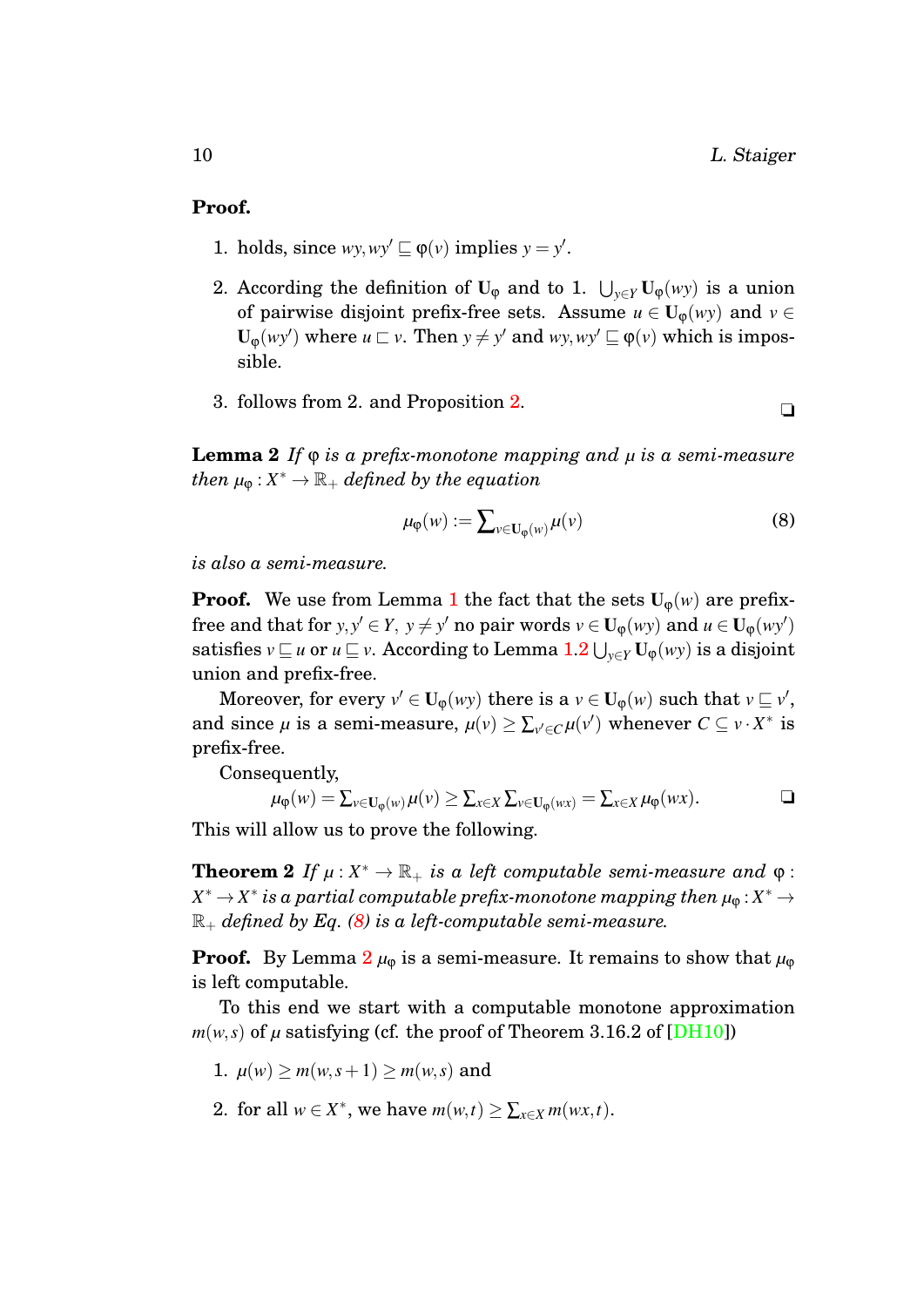It is obvious that every mapping  $m(\cdot,s)$  is a computable semi-measure.

Moreover, we consider the partially defined prefix-monotone map- $\mathsf{ping}\ \varphi_t(w) := \varphi(w) \text{ if } w \in \text{dom}^{(t)}(\varphi) \text{ where } \text{dom}^{(t)}(\varphi) \text{ is the set consisting }$ of the first *t* elements in a computable enumeration of dom( $\phi$ ).<sup>[3](#page-11-1)</sup>

 $\text{Define }\mu_{\mathsf{\Phi}}^{(t)}(w):=\sum_{v\in \mathbf{U}_{\mathsf{\Phi}_t}}m(v,t) \,\text{ as in Lemma 2. Then }\mu_{\mathsf{\Phi}}^{(t)} \,\text{ is a com-}$  $\text{Define }\mu_{\mathsf{\Phi}}^{(t)}(w):=\sum_{v\in \mathbf{U}_{\mathsf{\Phi}_t}}m(v,t) \,\text{ as in Lemma 2. Then }\mu_{\mathsf{\Phi}}^{(t)} \,\text{ is a com-}$  $\text{Define }\mu_{\mathsf{\Phi}}^{(t)}(w):=\sum_{v\in \mathbf{U}_{\mathsf{\Phi}_t}}m(v,t) \,\text{ as in Lemma 2. Then }\mu_{\mathsf{\Phi}}^{(t)} \,\text{ is a com-}$ putable semi-measure.

Since for every  $v' \in U_{\varphi_l}(w)$  there is a  $v \sqsubseteq v'$  such that  $v \in U_{\varphi_{l+1}}(w)$  and t for  $v \in U_{\phi_{t+1}}(w)$  the set  $\{v': v \sqsubseteq v' \wedge v' \in U_{\phi_t}(w)\}$  is prefix-free, we obtain  $\mu^{(t)}_{\mathsf{\Phi}}(w) \leq \mu^{(t+1)}_{\mathsf{\Phi}}(w) \text{ for } t \in \mathbb{N} \text{ and } w \in X^{\ast} \text{ from Proposition 2.}$  $\mu^{(t)}_{\mathsf{\Phi}}(w) \leq \mu^{(t+1)}_{\mathsf{\Phi}}(w) \text{ for } t \in \mathbb{N} \text{ and } w \in X^{\ast} \text{ from Proposition 2.}$  $\mu^{(t)}_{\mathsf{\Phi}}(w) \leq \mu^{(t+1)}_{\mathsf{\Phi}}(w) \text{ for } t \in \mathbb{N} \text{ and } w \in X^{\ast} \text{ from Proposition 2.}$ 

Finally, we prove  $\lim_{t\to\infty}\mu_{\phi}^{(t)}(w) = \mu_{\phi}(w) = \sum_{v\in\mathbf{U}_{\phi}(w)}\mu(v)$ . To this end choose,  $\text{for } \epsilon > 0, \text{ a finite subset } \{v_1, \ldots, v_\ell\} \subseteq \mathbf{U}_\phi(w) \text{ with } \sum_{i=1}^\ell \mu(v_i) \geq \mu_\phi(w) - \epsilon \text{ a }$  $t \in \mathbb{N}$  such that  $\{v_1, \ldots, v_\ell\} \subseteq \text{dom}^{(t)}(\mathfrak{g})$  and  $m(v_i, t) \geq \mu(v_i) - \epsilon \cdot 2^{-i}$ . Then, clearly,  $\mu_{\varphi}^{(t)}(w) \ge \mu_{\varphi}(w) - 2\varepsilon$ .

<span id="page-11-3"></span>As a corollary we obtain the required inequality.

**Corollary 2** *Let*  $\varphi: X^* \to X^*$  *be a partial computable prefix-monotone function. Then there is a constant*  $c_{\varphi}$  *such that*  $KA(\varphi(w)) \leq KA(w) + c_{\varphi}$ *for all*  $w \in X^*$ .

**Proof.** Let  $\mu := M_{\omega}$ . Then  $\mu$  is a left-computable semi-measure. Thus  $\mu(w) = \mathbf{M}(\varphi(w)) \leq c \cdot \mathbf{M}(w)$  for some constant *c* and all  $w \in X^*$  $\Box$ 

#### <span id="page-11-0"></span>**3.2.2 Monotone complexity**

In this section we introduce the monotone complexity along the lines of [\[She84\]](#page-27-6) (see [\[US96\]](#page-29-0)). To this end let  $E \subseteq X^* \times X^*$  be a description mode (a computably enumerable set) universal among all description modes which satisfy the condition.

<span id="page-11-4"></span><span id="page-11-2"></span>
$$
(\pi, w), (\pi', v) \in E \land \pi \sqsubseteq \pi' \to w \sqsubseteq v \lor v \sqsubseteq w \tag{9}
$$

Then  $K_E(w) := \inf\{|\pi| : \exists u (w \sqsubseteq u \land (\pi, u) \in E)\}\$ is the *monotone complexity* of the word *w*. In the sequel we use the term Km(*w*).

Similar to KA the monotone complexity satisfies also an inequality involving partial computable sequential functions.

<span id="page-11-1"></span> ${}^{3}\mathrm{If}\left|\mathrm{dom}(\phi)\right| < t \text{ set }\mathrm{dom}^{(t)}(\phi):=\mathrm{dom}(\phi)$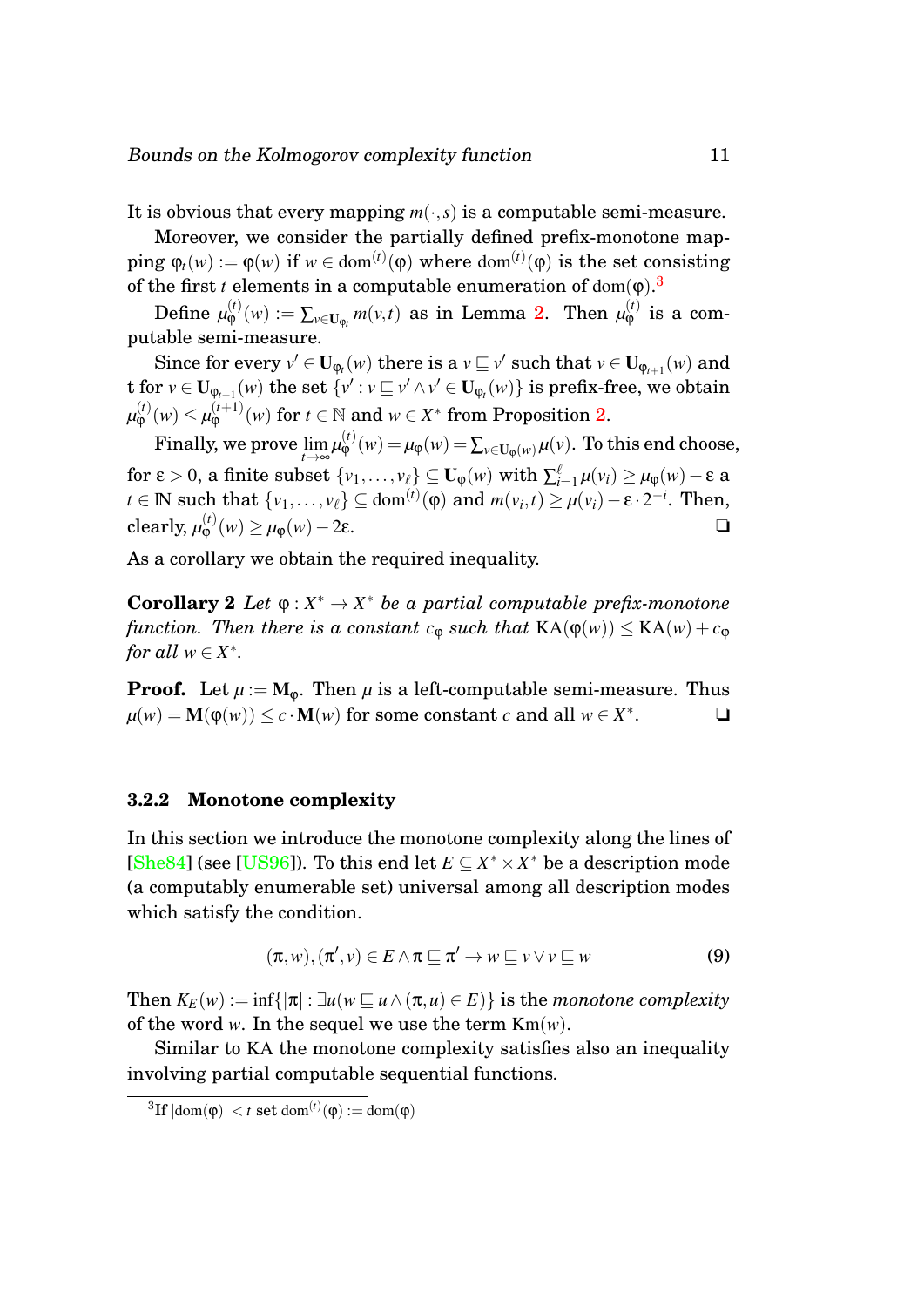**Corollary 3** *Let*  $\varphi: X^* \to X^*$  *be a partial computable prefix-monotone function. Then there is a constant*  $c_{\varphi}$  *such that*  $\text{Km}(\varphi(w)) \leq \text{Km}(w) + c_{\varphi}$ *for all*  $w \in X^*$ .

**Proof.** Define  $E_{\varphi} := \{(\pi', \varphi(w)) : \exists \pi(\pi \sqsubseteq \pi' \land (\pi, w) \in E)\}.$  Then  $E_{\varphi}$  is computably enumerable and satisfies Eq. [\(9\)](#page-11-2).

Since  $E$  is a universal description mode satisfying Eq.  $(9)$ , we have  $K_{E_{\varphi}}(\varphi(w)) \leq K_E(w) + c_{\varphi}.$ 

Like *a priori* complexity monotone complexity has also relations to semi-measures [\[USS90,](#page-29-2) [US96\]](#page-29-0).

**Proposition 4** Let  $\mu: X^* \to \mathbb{R}_+$  be a computable continuous semi-mea*sure.* Then  $\text{Km}(w) \leq -\log \mu(w) + O(1)$ .

Finally we mention some relations between the complexities K,KA and Km (see [\[DH10,](#page-26-4) [US96\]](#page-29-0)).

<span id="page-12-2"></span>
$$
KA(w) \le Km(w) + O(1), \tag{10}
$$

$$
|K_1(w) - K_2(w)| \leq O(\log |w|) \text{ for } K_i \in \{K, KA, Km\}
$$
 (11)

#### <span id="page-12-0"></span>**3.3 Bounds via Hausdorff Dimension**

In this section two bounds on the Kolmogorov complexity function from [\[Sta93\]](#page-28-0) and [\[Mie08\]](#page-27-7) are presented. Both are lower bounds which illustrate the principle that large sets contain complex elements. The first bound is for plain complexity K. Moreover, in Proposition [5](#page-13-1) we present an asymptotic upper bound for some computably describable ω-languages from [\[Sta98\]](#page-28-1).

**Lemma 3 ([\[Sta93,](#page-28-0) Lemma 3.13])** *Let*  $F \subseteq X^{\omega}$  and  $\mathbb{L}_{\alpha}(F) > 0$ *. Then for*  $every f : \mathbb{N} \to \mathbb{N}$  *satisfying*  $\sum_{n \in \mathbb{N}} r^{-f(n)} < \infty$  *there is a*  $\xi \in F$  *such that*  $K(\xi \mid n) \geq_{\text{ae}} \alpha \cdot n - f(n).$ 

As a consequence we obtain Ryabko's bound  $\left[\frac{Rya86}{\right]}$ .

<span id="page-12-1"></span>
$$
\underline{\kappa}(F) \ge \dim F \tag{12}
$$

For the next lemma we mention that  $\sum_{v \in C} r^{-KA(v)} \leq \mathbf{M}(e)$  for every prefixfree language *C* ⊆ *X*<sup>\*</sup>.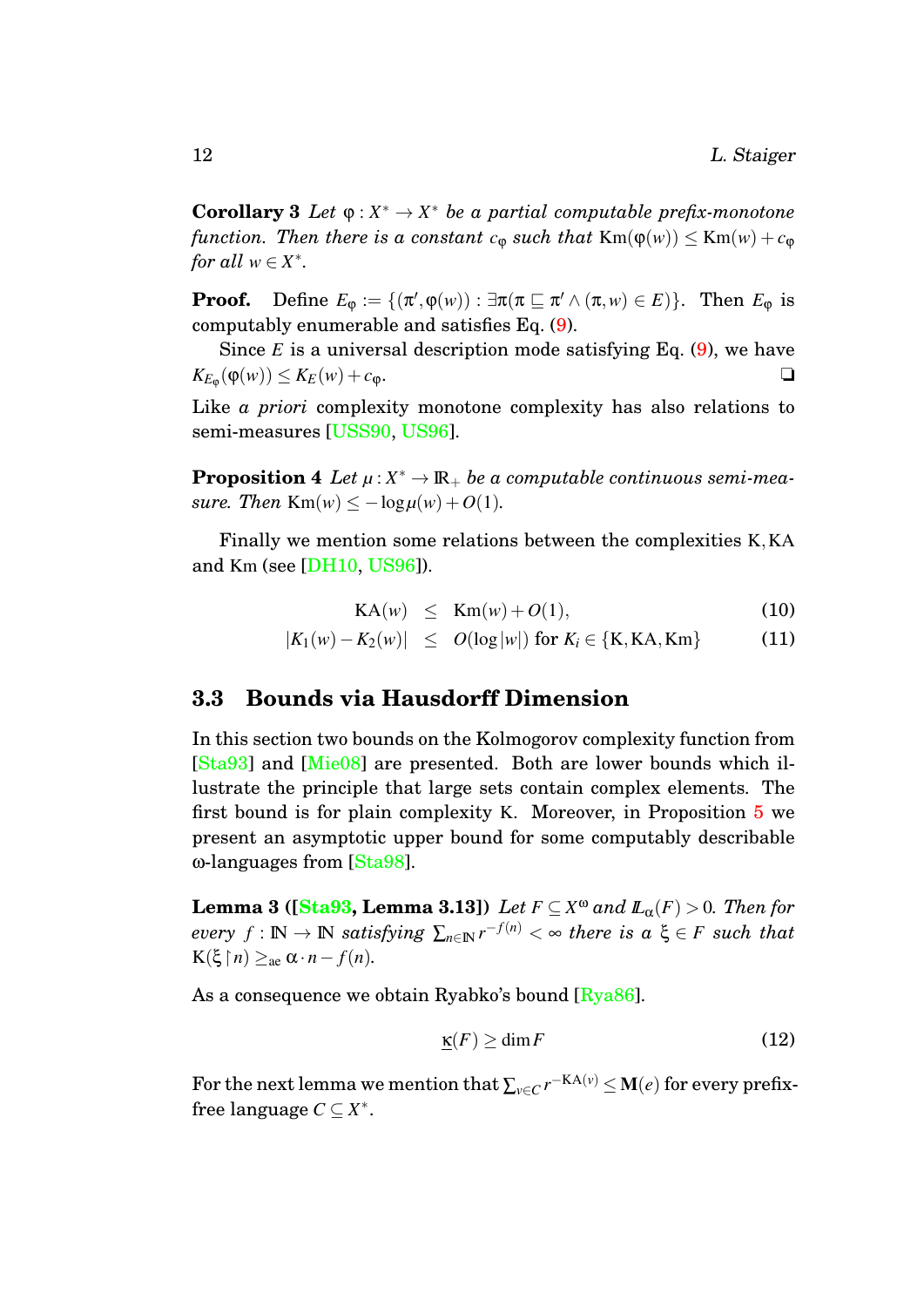**Lemma 4 ([\[Mie08,](#page-27-7) Theorem 4.6])** *Let*  $F \subseteq X^{\omega}$  *and*  $\mathbb{L}_{\alpha}(F) > r^{-c} \cdot M(e)$ *. Then there is a*  $\xi \in F$  *such that*  $KA(\xi \mid n) >_{ae} \alpha \cdot n - c$ *.* 

**Proof.** It is readily seen that the set of infinite words not fulfilling the asserted inequality is the δ-limit of  $W_c = \{w : KA(w) \le \alpha \cdot n - c\}.$ 

 $\text{Let } V_m = \text{Min}_{\sqsubseteq} (W_c \cap X^m \cdot X^*). \ \ \text{Then } V_m \ \text{is prefix-free and } W_c^{\delta} \subseteq V_m X^{\omega}.$  $\mathcal{L}_{\alpha}(W_c^{\delta}) \leq \sum_{v \in V_m} r^{-\alpha |\nu|} \leq \sum_{v \in V_m} r^{-\mathrm{KA}(v)-c} \leq \frac{1}{\alpha}$ *r*<sup>−*c*</sup> · **M**(*e*). Then the inequality  $I\!\!L_{\alpha}(F) > I\!\!L_{\alpha}(W_c^{\delta})$  shows the assertion  $F \not\subseteq W_c^{\delta}$ . ❏

<span id="page-13-1"></span>**Proposition 5** *If*  $F_i \subseteq X^{\omega}, F = \{\xi : \text{pref}(\xi) \subseteq \text{pref}(F)\}, and X^* \setminus \text{pref}(F_i)$  *is*  $\mathbf{f}( \bigcup_{i \in \mathbb{N}} F_i ) = \dim \bigcup_{i \in \mathbb{N}} F_i.$ 

## <span id="page-13-0"></span>**4 Dilution**

It is evident that inserting fixed letters, e.g. zeroes in a computable way into complex infinite words results in infinite words of lower complexity (see  $\left[\text{Dal74}\right]$ ). This effect – called dilution – was used to obtain partially random infinite words (see [\[Sta93,](#page-28-0) [CST06\]](#page-26-2)). Here we are interested in the result of diluting sets of infinite words via computable mappings. Dilution can be seen locally as the application of a (computable) prefixmonotone mapping  $\varphi: X^* \to X^*$  to (the prefixes of) an infinite word.

The extension of this mapping to a partial mapping  $\overline{\phi}$  : dom $(\overline{\phi})$   $\rightarrow$   $X^{\omega}$ is given by a limit process:  $\overline{\varphi}(\xi)$  is the infinite word having infinitely many prefixes of the form  $\varphi(w), w \in \xi$ . If the set  $\{\varphi(w): w \in \xi\}$  is finite we say that  $\overline{\varphi}(\xi)$  is not defined, otherwise the identity  $\text{pref}(\overline{\varphi}(\xi)) =$  $pref(\varphi(\mathbf{pref}(\xi)))$  holds.

Using the  $\delta$ -limit this process can be formulated as  $\{\overline{\phi}(\xi)\} = \{\phi(w):$  $w \sqsubset \xi\}^{\delta}$  (see [\[Sta87\]](#page-27-4)). The mapping  $\overline{\phi}(\xi)$ , however, need not be continuous on dom( $\overline{\varphi}$ ). For more detailed results on the extension  $\overline{\varphi}$  of (partially defined) prefix-monotone mappings  $\varphi: X^* \to Y^*$  see [\[Sta87\]](#page-27-4). We mention here only the following.

<span id="page-13-2"></span>
$$
\overline{\varphi}(W^{\delta}) \subseteq \varphi(W)^{\delta} \text{ if } W \subseteq \text{dom}(\varphi) \tag{13}
$$

**Proof.** It is readily seen that  $\{\overline{\phi}(\xi)\} = \phi(V_{\xi})^{\delta}$  where  $V_{\xi} \subseteq \text{dom}(\phi)$  is any  $\text{infinite subset of }\text{pref}(\xi). \text{ Thus choose } V_\xi:=\textbf{pref}(\xi)\cap W \text{ for }\xi\in W^\delta. \text{ Then}$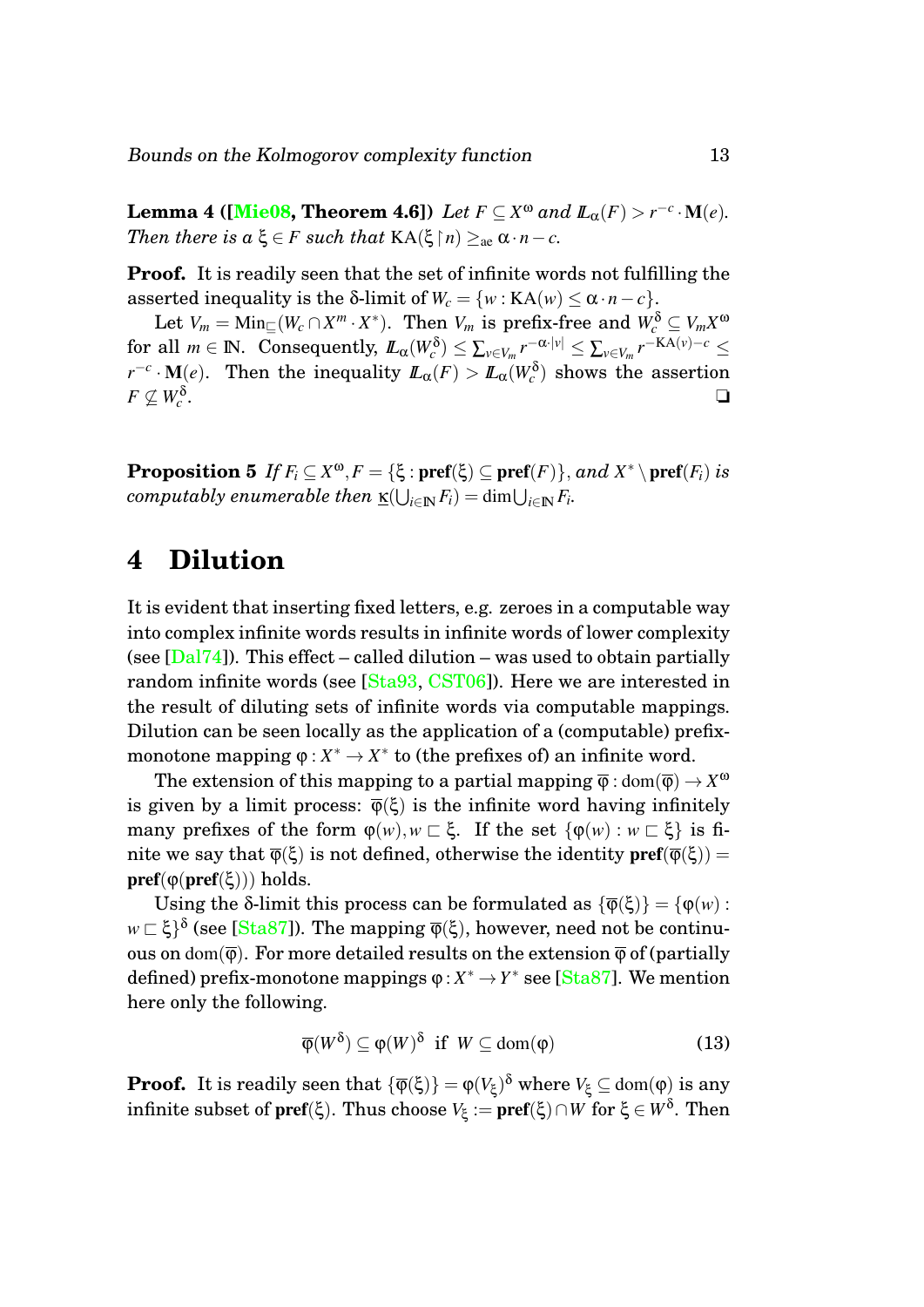14 L. Staiger

,

$$
\bigcup_{\xi \in W^\delta} V_\xi \subseteq W \text{ implies } \overline{\varphi}(W^\delta) = \bigcup_{\xi \in W^\delta} \{\overline{\varphi}(\xi)\} = \bigcup_{\xi \in W^\delta} \varphi(V_\xi)^\delta \subseteq \varphi(W)^\delta. \qquad \Box
$$

#### <span id="page-14-0"></span>**4.1 Expansiveness and Hausdorff Dimension**

In an addendum to Section 3 of [\[CH94\]](#page-26-0) a relation between the growth of  ${\sf the \,\, quotient \,\,}^{|w|}_{\, [\phi(w)]}$  on the prefixes of  $\xi \in F$  and the Hausdorff dimension of the image  $\overline{\varphi}(F)$ ,  $F \subseteq X^{\omega}$ , was established. To this end we introduce the following.

**Definition 2 ([\[CH94,](#page-26-0) [Rei04\]](#page-27-8))** A prefix-monotone mapping  $\varphi: X^* \to Y^*$  $i$ *s called* γ-expansive *on* ξ  $\in$  *X*<sup>ω</sup>  $provided$  liminf $_{w\rightarrow \xi}\frac{|\phi(w)|}{|w|}\geq \gamma$ .

*We say that*  $\varphi: X^* \to Y^*$  *is*  $\gamma$ -expansive *on*  $F \subseteq X^{\omega}$  *if it is*  $\gamma$ -expansive *on every* ξ ∈ *F*.

 ${\bf Remark~1~}$  Cai and Hartmanis [\[CH94\]](#page-26-0) used lim sup $_{w\to \xi}\frac{|w|}{|\phi(w)|} =$  γ as defining equation. This results in replacing  $\gamma$  by  $\gamma^{-1}$ .

Then Conjecture C of [\[CH94\]](#page-26-0) claims the following.

**Claim 1** *Let* dim  $F = \alpha$  *and let*  $\varphi$  *satisfy* lim  $\sup_{w \to \xi} \frac{|w|}{|\varphi(w)|} = \gamma$  for all  $\xi \in F$ . *Then* dim $\overline{\varphi}(F) \leq \alpha \cdot \gamma$ *. Moreover, if*  $\varphi$  *and*  $\overline{\varphi}$  *are one-one functions then* dim $\overline{\varphi}(F) = \alpha \cdot \gamma$ *.* 

We can prove here only the first part of this conjecture, for the second part we derive a counter-example.

**Example 2** Let  $X = \{0, 1\}$ ,  $m_i := \sum_{j=0}^{2i} j!$  a sequence of rapidly growing natural numbers and define the prefix-monotone mapping  $\varphi: \{0,1\}^* \to$ {0,1}<sup>\*</sup> as follows (*w* ∈ {0,1}<sup>\*</sup>, *x* ∈ {0,1}).

$$
\varphi(e) := e
$$
  
\n
$$
\varphi(wx) := \begin{cases}\n\varphi(w)x, & \text{if } |\varphi(w)x| \notin \{m_i : i \in \mathbb{N}\} \text{ and } \\
\varphi(w)x0^{(2i+1)!}, & \text{if } |\varphi(w)x| = m_i.\n\end{cases}
$$

that is  $\varphi$  dilutes the input by inserting sparsely long blocks of zeros. Then  $\overline{\varphi}(\{0,1\}^{\omega}) = \prod_{i=0}^{\infty} \{0,1\}^{(2i)!} \cdot 0^{(2i+1)!}$  whence  $\dim \overline{\varphi}(\{0,1\}^{\omega}) = 0$  (cf. Example 3.18 of [\[Sta93\]](#page-28-0)).

On the other hand,  $\limsup_{w \to \xi} \frac{|w|}{|\varphi(w)|} \leq \gamma$  implies  $\gamma \geq 1$ .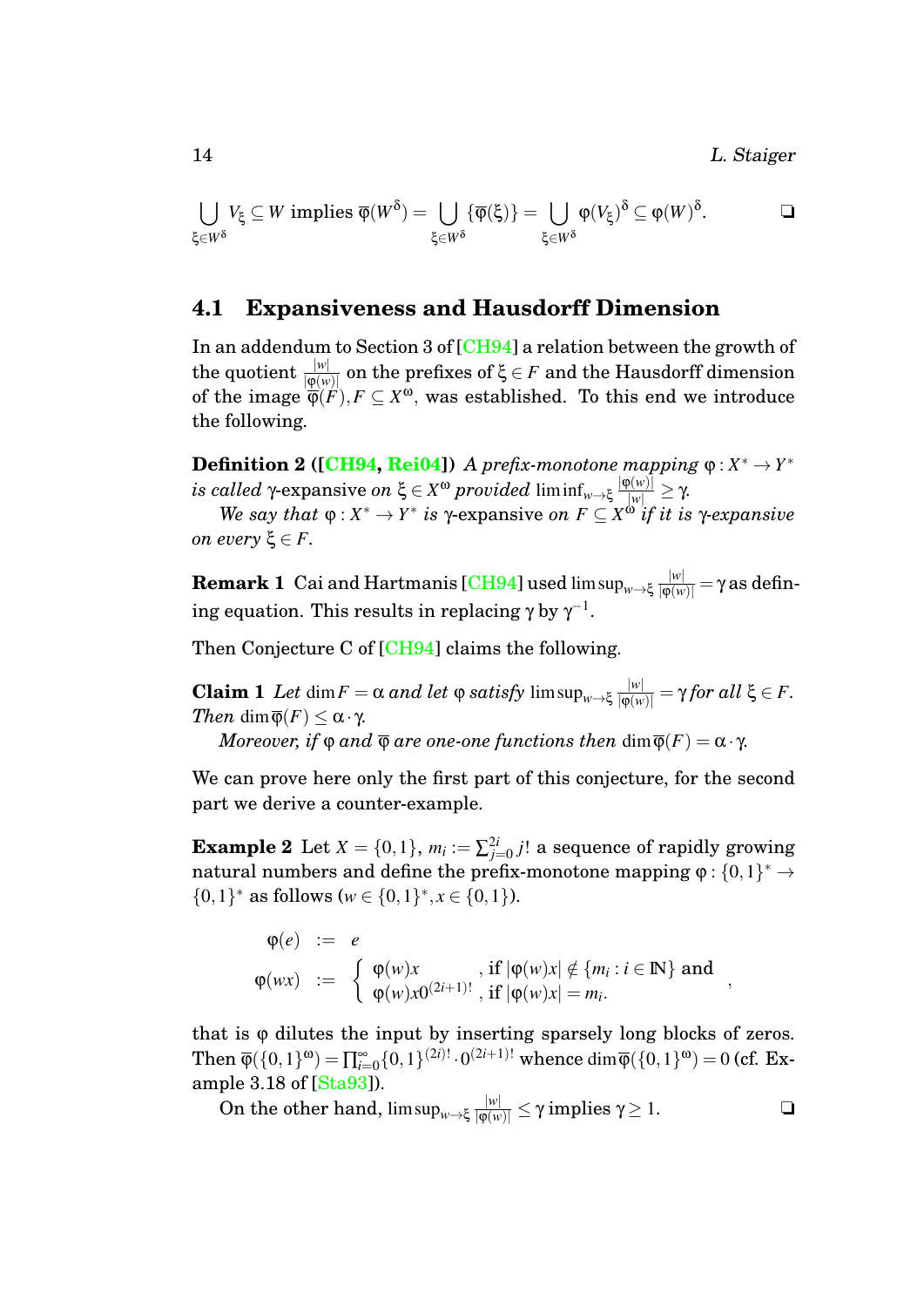<span id="page-15-1"></span>For a proof of the first part we derive several auxiliary lemmas.

**Lemma 5** *Let*  $\varphi: X^* \to Y^*$  *be a prefix-monotone mapping and let*  $V \subseteq X^*$ *. If*  $c > 0$  *and for almost all*  $v \in V$  *the relation*  $|v| \le c \cdot |\phi(v)|$  *holds then there*  $i$ *s an*  $n_0 \in \mathbb{N}$  *such that for all*  $n \geq n_0$  *we have*  $\mathsf{\phi}\left(V \cap X^{\leq c \cdot n}\right) \supseteq \mathsf{\phi}(V) \cap Y^{\leq n}.$ 

**Proof.** Let  $v_0 \in V$  be a longest word such that  $|v_0| > c \cdot |\phi(v_0)|$ , and let  $n \geq \frac{|v_0|}{c}$  $\frac{r_{0\parallel}}{c}$ .

Let  $w \in \varphi(V)$  and  $|w| \leq n$ . Then there is a  $v \in V$  such that  $\varphi(v) = w$ . If  $|v| \le |v_0|$  then  $|v| \le c \cdot n$  and if  $|v| > |v_0|$  then  $|v| \le c \cdot |\varphi(v)| \le c \cdot n$ . In both  $\text{cases } w \in \varphi \left( V \cap X^{\leq c \cdot n} \right)$ . ❏

Moreover, we use the fact that the Hausdorff dimension of an ω-language  $F \subseteq X^{\omega}$  can be described via the entropy of languages  $W \subseteq X^*$ . Here for a language  $W \subseteq X^*$  we define its  $entropy$  as usual $^4$  $^4$  (cf. [\[Kui70,](#page-27-9) [Sta93\]](#page-28-0)).

$$
\mathbf{H}_{W} = \limsup_{n \to \infty} \frac{\log_{r}(|W \cap X^{n}| + 1)}{n} = \limsup_{n \to \infty} \frac{\log_{r}(|W \cap X^{\leq n}| + 1)}{n}
$$
(14)

The following identity gives a relation between Hausdorff dimension and entropy of languages (see [\[Sta93,](#page-28-0) Eq. (3.11)]).

<span id="page-15-2"></span>
$$
\dim F = \inf \{ \mathbf{H}_W : W \subseteq X^* \wedge W^{\delta} \supseteq F \} \tag{15}
$$

<span id="page-15-3"></span>**Lemma 6** *Let*  $\varphi: X^* \to Y^*$  *be a prefix-monotone mapping which satisfies*  $\varphi\left(V\cap X^{\leq c\cdot n}\right)\supseteq\varphi(V)\cap Y^{\leq n}$  for almost all  $n\in{\rm I\!N}\!\!$ . Then  ${\bf H}_{\varphi(V)}\leq c\cdot\log_{|Y|}|X|\cdot$  $H_V$ .

**Proof.** If  $\varphi(V)$  is finite the inequality is obvious. Let  $\varphi(V)$  be infinite. Then using Lemma [5](#page-15-1) we obtain

$$
\mathbf{H}_{\varphi(V)} = \limsup_{n \to \infty} \frac{\log_{|Y|} |\varphi(V) \cap Y^{\le n}|}{n} \le \limsup_{n \to \infty} \frac{\log_{|Y|} |\varphi(V \cap X^{\le c \cdot n})|}{n}
$$
  
\n
$$
\le \limsup_{n \to \infty} \frac{\log_{|Y|} |V \cap X^{\le c \cdot n}|}{n} = c \cdot \log_{|Y|} |X| \cdot \limsup_{n \to \infty} \frac{\log_{|X|} |V \cap X^{\le c \cdot n}|}{c \cdot n}
$$
  
\n
$$
\le c \cdot \log_{|Y|} |X| \cdot \limsup_{n \to \infty} \frac{\log_{|X|} |V \cap X^{\le n}|}{n}.
$$

<span id="page-15-4"></span>Then it holds (see also [\[CH94,](#page-26-0) Conjecture C] and [\[Rei04,](#page-27-8) Proposition] 1.19]).

<span id="page-15-0"></span><sup>&</sup>lt;sup>4</sup>The +1 in the numerator is added to avoid  $H_W = -\infty$  for finite *W*.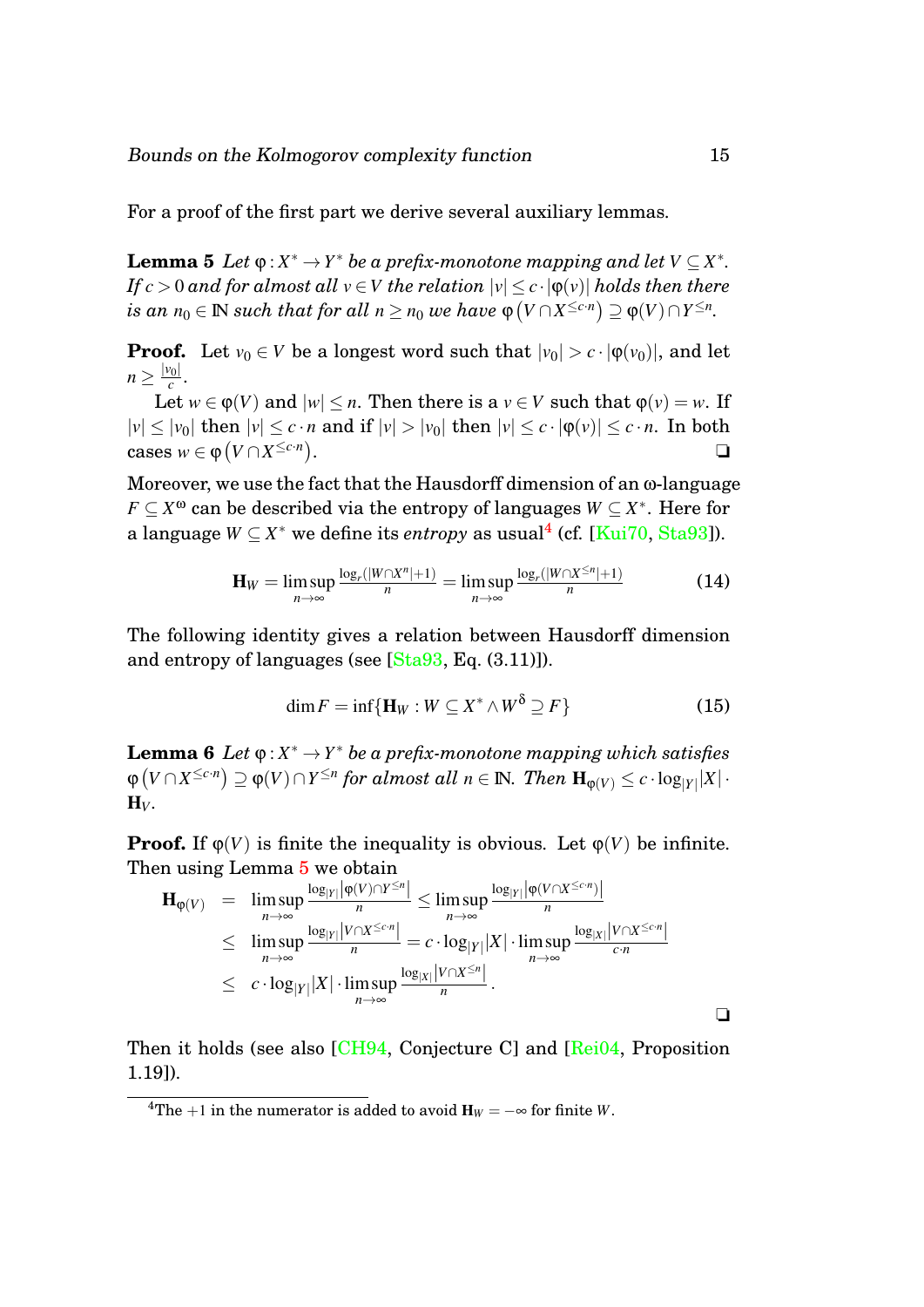**Theorem 3** Let  $\varphi: X^* \to Y^*$  be a prefix-monotone mapping such that *for all* ξ ∈ *F the inequality* liminf *w*→ξ  $\frac{|\Phi(w)|}{|w|} \geq \gamma$  *is true. Then* dim $\overline{\phi}(F) \leq \frac{1}{\gamma}$ γ ·  $\log_{|Y|} |X| \cdot \dim F$  .

**Proof.** Using Eq. [\(15\)](#page-15-2) it suffices to show that for every  $c > \frac{1}{\gamma}$  $\frac{1}{\gamma}$  the in- ${\rm equality\,\,dim} \,\overline{\phi}(F) \leq c \cdot \log_{|Y|} |X| \cdot \dim F \,\,{\rm holds}\,\, \mathbf{true}.$ 

Let  $W_c := \left\{ w : \frac{|\varphi(w)|}{|w|} \geq \frac{1}{c} \right\}$ *c*  $\cos c$  >  $\frac{1}{\gamma}$  $\frac{1}{\gamma}$ , for every  $\xi \in F$  the set  $\textbf{pref}(\xi)\setminus\mathbb{R}$ *W<sub>c</sub>* is finite. Now, consider a  $W \subseteq X^*$  such that  $W^{\delta} \supseteq F$ . Then for  $\zeta \in F$ the set  $(\text{pref}(\zeta) \cap W) \setminus W_c$  is finite, too, whereas  $(\text{pref}(\zeta) \cap W)$  is infinite. Hence  $F \subseteq (W \cap W_c)^{\delta}$ .

 $\text{Now Eq. (13) implies } \overline{\varphi}(F) \subseteq \overline{\varphi}((W \cap W_c)^{\delta}) \subseteq \varphi(W \cap W_c)^{\delta}.$  $\text{Now Eq. (13) implies } \overline{\varphi}(F) \subseteq \overline{\varphi}((W \cap W_c)^{\delta}) \subseteq \varphi(W \cap W_c)^{\delta}.$  $\text{Now Eq. (13) implies } \overline{\varphi}(F) \subseteq \overline{\varphi}((W \cap W_c)^{\delta}) \subseteq \varphi(W \cap W_c)^{\delta}.$ 

 $\text{Then Lemma 6 yields } \mathbf{H}_{\phi(W \cap W_c)} \leq c \cdot \log_{|Y|} |X| \cdot \mathbf{H}_{W \cap W_c} \text{ and thus we obtain } \mathbf{H}_{\phi(W \cap W_c)} \leq c \cdot \log_{|Y|} |X| \cdot \mathbf{H}_{W \cap W_c} \text{ and thus we obtain } \mathbf{H}_{\phi(W \cap W_c)} \leq c \cdot \log_{|Y|} |X| \cdot \mathbf{H}_{W \cap W_c} \text{ and thus we obtain } \mathbf{H}_{\phi(W \cap W_c)} \leq c \cdot \log_{|Y|} |X| \cdot \mathbf{H}_{W \cap W_c} \text{ and thus we obtain } \mathbf$  $\text{Then Lemma 6 yields } \mathbf{H}_{\phi(W \cap W_c)} \leq c \cdot \log_{|Y|} |X| \cdot \mathbf{H}_{W \cap W_c} \text{ and thus we obtain } \mathbf{H}_{\phi(W \cap W_c)} \leq c \cdot \log_{|Y|} |X| \cdot \mathbf{H}_{W \cap W_c} \text{ and thus we obtain } \mathbf{H}_{\phi(W \cap W_c)} \leq c \cdot \log_{|Y|} |X| \cdot \mathbf{H}_{W \cap W_c} \text{ and thus we obtain } \mathbf{H}_{\phi(W \cap W_c)} \leq c \cdot \log_{|Y|} |X| \cdot \mathbf{H}_{W \cap W_c} \text{ and thus we obtain } \mathbf$  $\text{Then Lemma 6 yields } \mathbf{H}_{\phi(W \cap W_c)} \leq c \cdot \log_{|Y|} |X| \cdot \mathbf{H}_{W \cap W_c} \text{ and thus we obtain } \mathbf{H}_{\phi(W \cap W_c)} \leq c \cdot \log_{|Y|} |X| \cdot \mathbf{H}_{W \cap W_c} \text{ and thus we obtain } \mathbf{H}_{\phi(W \cap W_c)} \leq c \cdot \log_{|Y|} |X| \cdot \mathbf{H}_{W \cap W_c} \text{ and thus we obtain } \mathbf{H}_{\phi(W \cap W_c)} \leq c \cdot \log_{|Y|} |X| \cdot \mathbf{H}_{W \cap W_c} \text{ and thus we obtain } \mathbf$  $\tan\dim\overline{\phi}(F)\leq \mathbf{H}_{\phi(W\cap W_c)}\leq c\cdot\log_{|Y|}|X|\cdot\mathbf{H}_{W\cap W_c}.$  Taking the infimum on the right hand side yields the assertion. ❏

#### <span id="page-16-0"></span>**4.2 Uniform Dilution and Hölder Condition**

Our Theorem  $3$  is closely related to the Hölder condition (see [ $False$ ], Prop. 2.2 and 2.3]). Whereas Theorem [3](#page-15-4) holds also for not necessarily continuous mappings  $\overline{\varphi}$  : dom $(\overline{\varphi}) \to Y^{\omega}$  the Hölder condition implies continuity but yields also bounds on Hausdorff measure.

<span id="page-16-3"></span>**Theorem 4** Let  $F \subseteq X^{\omega}$  and  $\Phi : F \to Y^{\omega}$  be a mapping such that for  $c > 0$  and  $γ > 0$  the condition  $\forall ξ \forall η (ξ, η ∈ F → ρ(Φ(ξ), Φ(η)) ≤ c ⋅ ρ(ξ, η)η)$  $i$ *s fulfilled. Then*  $I\!\!L_{\alpha/\gamma}(\Phi(F)) \leq c^{\alpha/\gamma} \cdot I\!\!L_{\alpha}(F)$  *for all*  $\alpha \in [0,1].$ 

The condition  $\exists c (c > 0 \land \forall \xi \forall \eta(\xi, \eta \in F \to \rho(\Phi(\xi), \Phi(\eta))) \leq c \cdot \rho(\xi, \eta)^\gamma)$  is also known as Hölder condition of exponent  $\gamma$ . The following lemma gives a connection between Hölder condition of exponent  $\gamma$  and  $\gamma$ -expan-sive prefix-monotone mappings<sup>[5](#page-16-1)</sup>.

<span id="page-16-2"></span>**Lemma 7** *Let*  $F \subseteq X^{\omega}$  and  $\Phi : F \to Y^{\omega}$  be a mapping such that for  $c >$ 0 *and* γ > 0 *the condition* ∀ξ∀η(ξ,η ∈ *F* → ρ(Φ(ξ),Φ(η)) ≤ *c* · ρ(ξ,η) γ ) *is fulfilled.*

<span id="page-16-1"></span> $5$ This is also the reason why we altered the definition of [\[CH94\]](#page-26-0).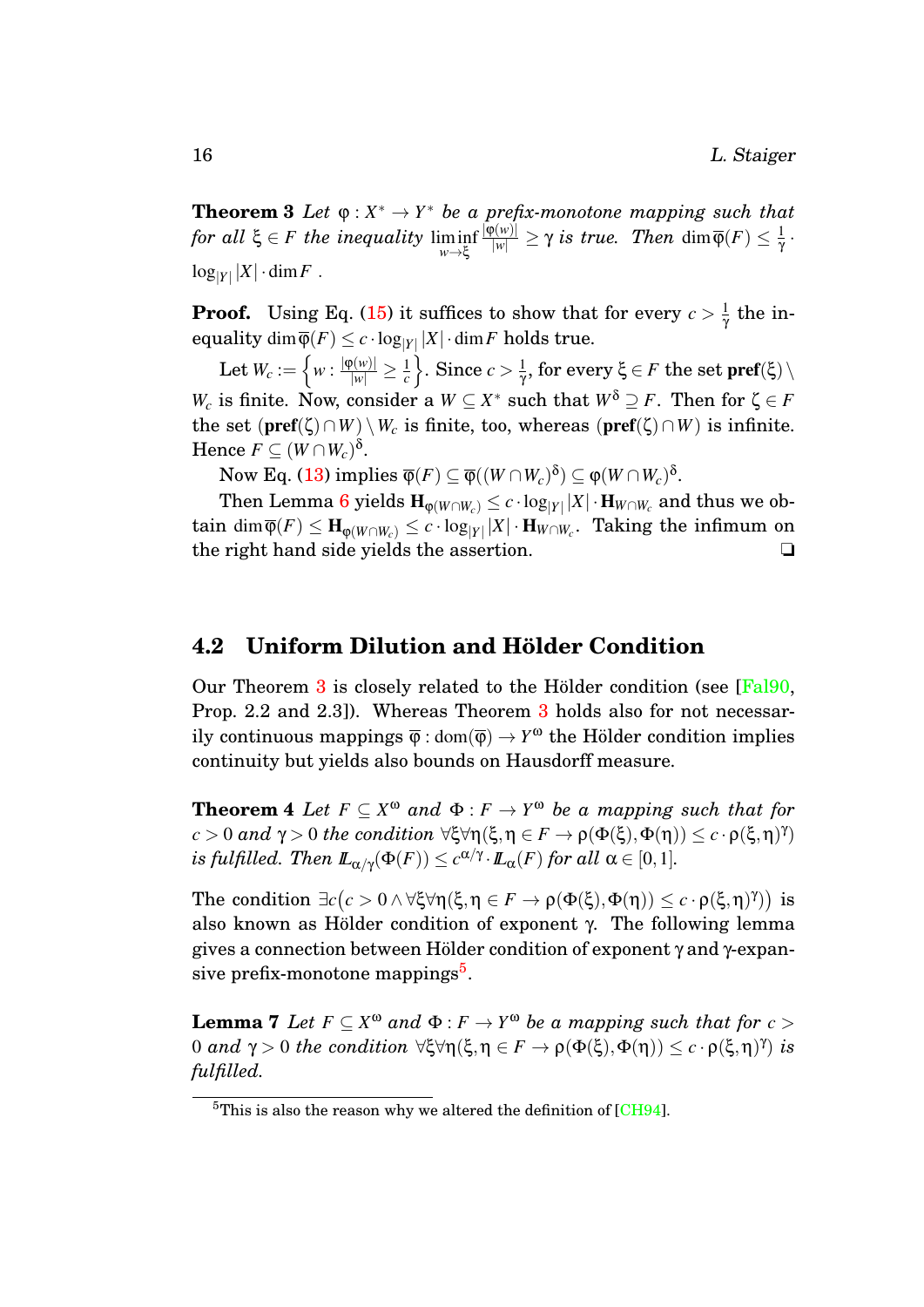*Then there is a*  $\gamma$ *-expansive prefix-monotone mapping*  $\varphi: X^* \to Y^*$ *such that*  $\overline{\varphi}(\xi) = \Phi(\xi)$  *for all*  $\xi \in F$ *.* 

**Proof.** Let  $m \in \mathbb{N}$  be chosen such that  $c \leq r^m$ . Then in view of  $\rho(\Phi(w \cdot$  $\mathcal{F}(\xi), \Phi(w \cdot \eta)) \leq c \cdot r^{-\gamma \cdot |w|} \leq r^{-\gamma \cdot |w| + m} \text{ for } w \cdot \xi, w \cdot \eta \in F, \text{ every } \zeta \in \Phi(w \cdot X^\omega \cap F).$ has the same word  $v_w$  of length  $\left[\gamma \cdot |w| - m\right]$  as prefix. Thus define  $\varphi(w) :=$  $v_w$  for  $w \in \text{pref}(F)$  and  $\varphi$  is  $\gamma$ -expansive.  $\Box$ 

From the proof of Lemma [7](#page-16-2) we see that a Hölder condition of exponent γ puts a more restrictive requirement on a prefix-monotone mapping than the mere γ-expansiveness.

If, for some strictly increasing function  $g : \mathbb{N} \to \mathbb{N}$ , the prefix-monotone mapping  $\varphi: X^* \to X^*$  satisfies the conditions  $|\varphi(w)| = g(|w|)$  and for every  $v \in \text{pref}(\varphi(X^*))$  there are  $w_v \in X^*$  and  $x_v \in X$  such that

<span id="page-17-0"></span>
$$
\varphi(w_v) \sqsubset v \sqsubseteq \varphi(w_v \cdot x_v) \land \forall y (y \in X \land y \neq x_v \to v \not\sqsubseteq \varphi(w_v \cdot y)) \tag{16}
$$

then we call  $\varphi$  a *dilution function* with modulus *g*. If  $\varphi$  is a dilution function then  $\overline{\varphi}$  is a one-to-one mapping. The condition of Eq. [\(16\)](#page-17-0) is equivalent to the fact that for every  $w \in X^*$  and every pair of letters  $x, y \in Y^*$  $X, x \neq y$ , the words  $\varphi(w \cdot x)$  and  $\varphi(w \cdot y)$  differ in the letter immediately after  $\varphi(w)$ , in particular, the words  $\varphi(w \cdot x)$  and  $\varphi(w \cdot y)$  are incomparable w.r.t.  $\sqsubseteq$ .

As an illustration we consider the following dilution functions. Let  $0 < \gamma < 1$  and define  $g(n) := \lceil n/\gamma \rceil$  and  $\varphi : X^* \to X^*$  via ( $w \in X^*, x \in X$ )

$$
\varphi(e) := e, \text{ and}
$$
  

$$
\varphi(wx) := \varphi(w) \cdot x^{g(n+1)-g(n)}.
$$

Since  $g(n) - 1 < \frac{n}{\gamma} \le g(n) < \frac{n}{\gamma} + 1$  and, consequently,  $\gamma \cdot g(n) - \gamma < n \le \gamma$ . *g*(*n*) < *n* + γ, the dilution function φ satisfies  $ρ(φ(ξ), φ(η)) = r^{-g(n)}$  ←  $\rho(\xi,\eta)=r^{-n},$  that is,  $\overline{\varphi}$  and  $\overline{\varphi}^{-1}$  satisfy the following Hölder conditions on  $X^{\omega}$  or  $\overline{\varphi}(X^{\omega})$ , respectively.

$$
\begin{array}{rcl}\n\rho(\overline{\varphi}(\xi),\overline{\varphi}(\eta)) & \leq & r^{-n/\gamma} & = & \rho(\xi,\eta)^{1/\gamma}, \\
\rho(\xi,\eta) & \leq & r^{-\gamma n+\gamma} & = & r^{\gamma} \cdot \rho(\overline{\varphi}(\xi),\overline{\varphi}(\eta))^{\gamma}.\n\end{array}\n\quad \text{and} \quad
$$

 $\text{As a consequence we obtain } \mathcal{I}_{\gamma}(\overline{\varphi}(X^{\omega})) \leq \mathcal{I}_{1}(X^{\omega}) = 1 \leq r \cdot \mathcal{I}_{\gamma}(\overline{\varphi}(X^{\omega})) \text{ set-}$ ting  $\alpha = 1$  or  $\alpha = \gamma$  in Theorem [4.](#page-16-3)

<span id="page-17-1"></span>Thus we can state the following properties of computably diluted ω-languages.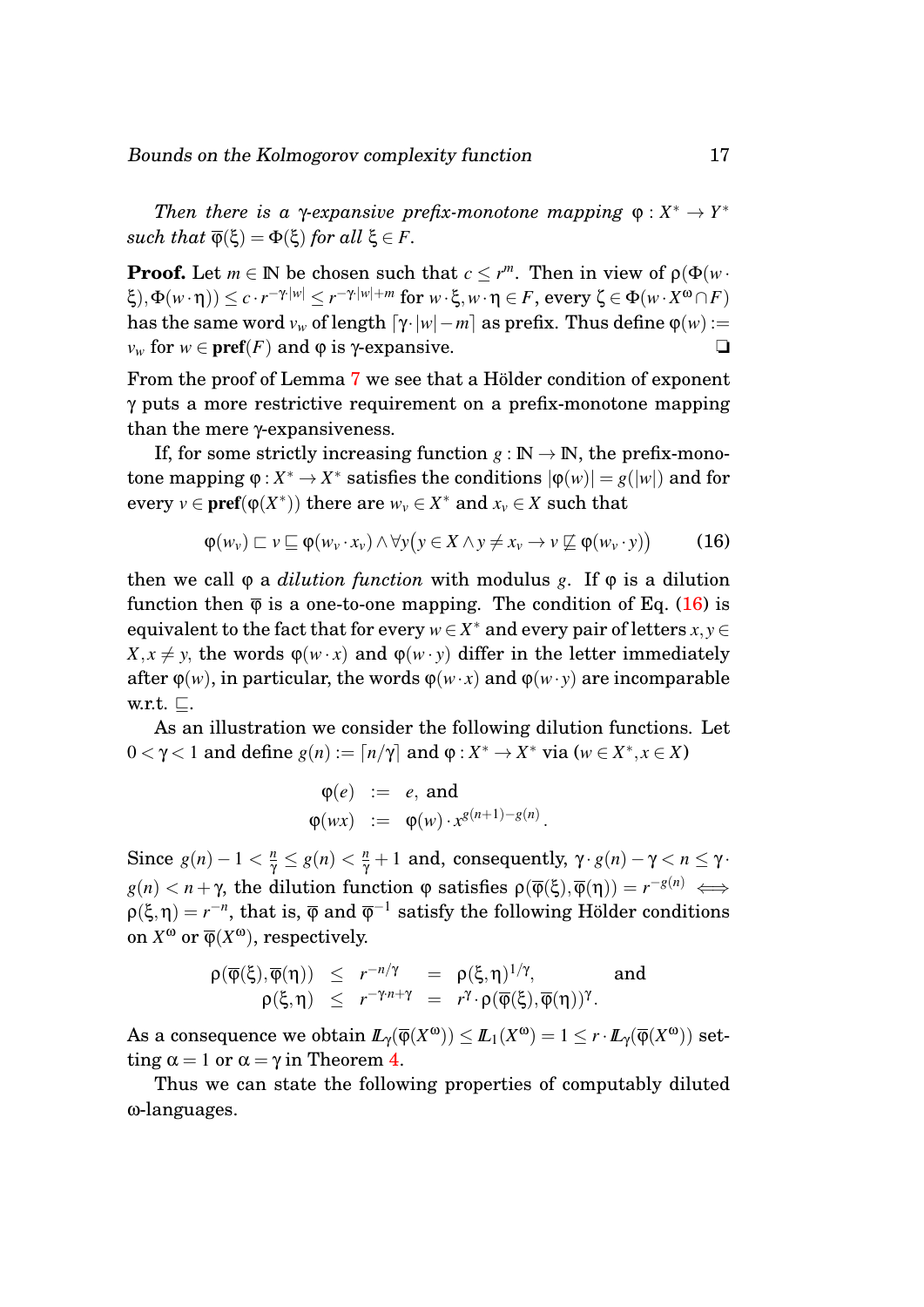**Proposition 6** *Let*  $1 > \gamma > 0$  *be a computable real number,*  $g(n) := \lceil \frac{n}{\gamma} \rceil$  $\frac{n}{\gamma}$ ]  $\alpha$   $\alpha$   $\beta$  :  $X^* \rightarrow X^*$   $\alpha$  computable dilution function with with modulus  $g$ . *Then* dim $\overline{\phi}(X^{\omega}) = \gamma$ ,  $\mathbb{L}_{\gamma}(\overline{\phi}(X^{\omega})) > 0$  and there is  $a \xi \in \overline{\phi}(X^{\omega})$  such that  $KA(ξ|n) ≥ γ·n − c$  *for some constant c*.

*Moreover, for*  $K \in \{K, KA, Km\}$  *the complexity functions*  $K(\xi \mid n)$  *are bounded by*  $\gamma \cdot n + c'$  for some constant  $c'$ .

**Proof.** The first assertion is shown above, and the lower bound follows from Lemma [4.](#page-12-1)

Using Proposition [1](#page-7-0) and Corollaries [2](#page-11-3) and [3](#page-11-4) we have the bounds  $K(\varphi(w)) \leq \gamma \cdot |w| + c$ . Since the differences  $|\varphi(wx)| - |\varphi(w)|$  are bounded by  $\frac{1+\gamma}{\gamma}$ , the intermediate values  $K(v), w$   $\sqsubseteq$   $v$   $\sqsubseteq$   $wx,$  cannot exceed the value  $\gamma \cdot |v|$  too much.  $\Box$ 

The most complex ω-words in  $\overline{\varphi}(X^{\omega})$  satisfy  $|KA(\xi|n) - \gamma \cdot n| = O(1)$ , a behaviour which for  $\gamma = 1$  characterises random  $\omega$ -words. Thus their behaviour might be seen as a scaled down by factor γ randomness, a case of partial randomness. Partial randomness allows for oscillations above the slope  $\gamma \cdot n$  (see [\[CST06,](#page-26-2) [Tad02\]](#page-28-3)). The partially random  $\omega$ words in  $\overline{\varphi}(X^{\omega})$ , however, exhibit an oscillation-free randomness (see also [\[Sta08,](#page-28-6) [MS09\]](#page-27-3)).

## <span id="page-18-0"></span>**5 Infinite Products and Self-Similarity**

Another way to describe sets of infinite words is to concatenate them as infinite products with factors chosen from a given set of finite words *V*. This resembles one of defining a subset  $F \subseteq X^{\omega}$  via the recurrence *F* = *V* · *F*. Since the mappings  $\Phi_w(\xi) := w \cdot \xi$  of the space  $(X^{\omega}, \rho)$  into itself are metric similarities, the sets

<span id="page-18-1"></span>
$$
F = V \cdot F = \bigcup_{w \in V} \Phi_w(F) \tag{17}
$$

are self-similar sets in the space  $(X^{\omega}, \rho)$ . An equation like Eq. [\(17\)](#page-18-1) may, however, have a great variety of solutions (see [\[Sta97\]](#page-28-5)). Fortunately, there is a unique maximal w.r.t. set inclusion solution which is the  $\omega$ -power  $V^{\omega}$  of the language *V*. Relations between self-similarity and ω-power languages were investigated e.g. in [\[FS01,](#page-27-10) [Sta96,](#page-28-7) [Tad02\]](#page-28-3).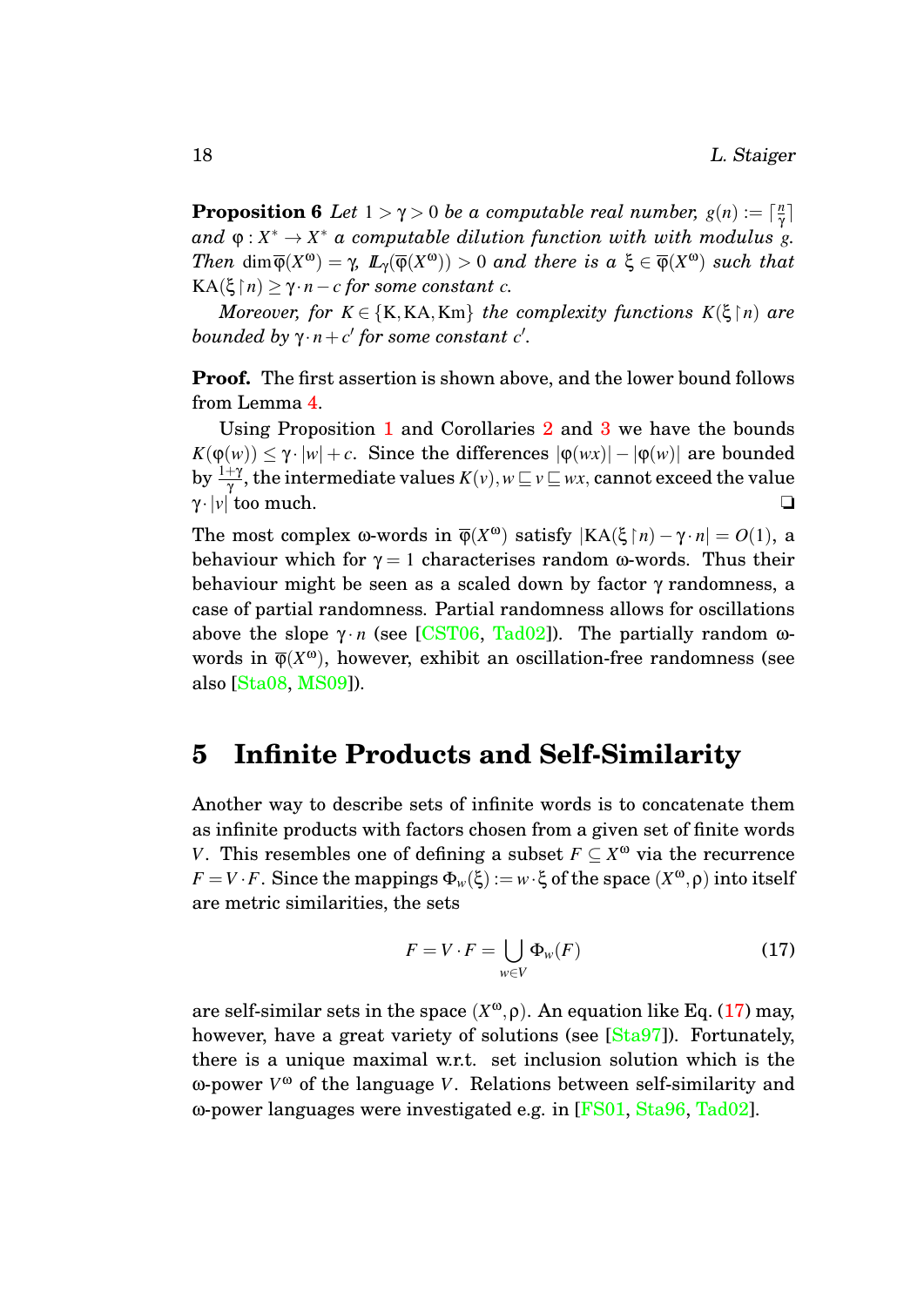In this section we focus on iterated function systems  $(\Phi_v)_{v \in V}$  where  $V \subseteq X^*$  is prefix-free. Thus the mappings  $\Phi_\nu$  map the space  $(X^\omega, \rho)$  into pairwise disjoint parts. A special rôle here plays the similarity dimension of the system  $(\Phi_v)_{v \in V}$ . It turns out that it coincides with the Hausdorff dimension of the infinite product *V* ω.

#### <span id="page-19-0"></span>**5.1 Dimension and Asymptotic Complexity**

In this part we review some results on the Hausdorff dimension of ωpower languages and their asymptotic complexities.

We start with some results on the Hausdorff dimension of ω-power languages  $W^{\omega}$  (see [\[Sta93\]](#page-28-0) or, in a more general setting [\[FS01\]](#page-27-10)).

Eq.  $(6.2)$  of  $[Sta93]$  yields the following connection between the entropy of *W*<sup>∗</sup> and the Hausdorff dimension of *W*ω.

<span id="page-19-2"></span>
$$
\dim W^{\omega} = \mathbf{H}_{W^*} \tag{18}
$$

Next we review some results on the upper and lower asymptotic complexity for ω-power languages *W*ω.

**Proposition 7 ([\[Sta93,](#page-28-0) Lemma 6.7])** If the language  $W^* \subseteq X^*$  or its  $\mathit{complement}\ X^*\backslash W^*$  are  $\mathit{computably}\ enumerable\ then\ \underline{\kappa}(W^{\omega})=\underline{\kappa}\big((W^*)^{\delta}\big)=$  $\dim W^{\omega}$ .

Moreover *W*<sup>ω</sup> contains always an ω-word of highest upper asymptotic complexity (see [\[Sta93\]](#page-28-0)) and, moreover, its closure *C*(*W*ω) in (*X* <sup>ω</sup>,ρ) has the same upper bound (see Corollary 6.11 and Eq (6.13) of [\[Sta93\]](#page-28-0)).

**Lemma 8**  $\kappa(W^{\omega}) = \kappa(C(W^{\omega})) = \max{\kappa(\xi) : \xi \in W^{\omega}\} \geq H_{\text{pref}(W^*)}$ .

<span id="page-19-3"></span>For computably enumerable languages *W* we have the following exact bound.

**Proposition 8 ([\[Sta93,](#page-28-0) Proposition 6.15])** If  $W \subseteq X^*$  is computably *enumerable then*  $\kappa(W^{\omega}) = \mathbf{H}_{\text{pref}(W^*)}$ 

#### <span id="page-19-1"></span>**5.2 Similarity Dimension**

Let  $V \subseteq X^*$  and  $\mathbf{t}_1(V) := \sup\{t : t \geq 0 \land \sum_{i \in \mathbb{N}} |V \cap X^i| \cdot t^i \leq 1\}.$  Then the pa- $\bm{\tau}$  rameter  $-\log_r\bm{{\mathsf{t}}}_1(V)$  is the  $similarity$  dimension of the system  $(\Phi_v)_{v\in V}$ .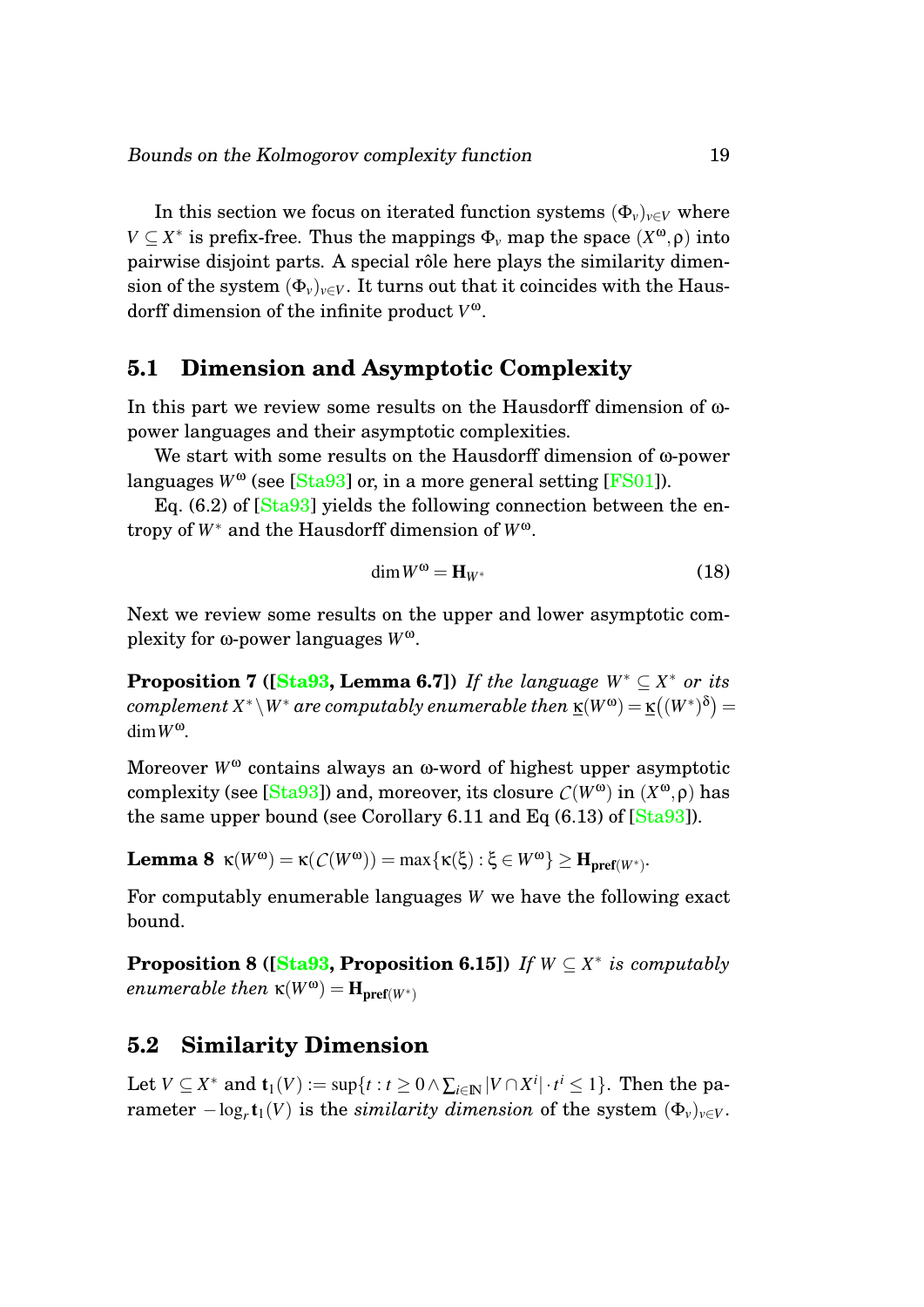If *V* is finite  $(\Phi_v)_{v \in V}$  is a usual IFS and  $-\log_r \mathbf{t}_1(V)$  is the (unique) solution of the equation  $\sum_{v \in V} r^{-\alpha \cdot |v|} = 1$ , so one may replace  $\leq$  by  $=$  in the definition of  $t_1(V)$ .

<span id="page-20-1"></span>The value  $t_1(V)$  fulfils the following (see [\[Kui70,](#page-27-9) [Sta93\]](#page-28-0)).

**Lemma 9** *If*  $V \subseteq X^*$  *is prefix-free then*  $-\log_r \mathbf{t}_1(V) = \mathbf{H}_{V^*}$ *.* 

Thus, for prefix-free languages  $V \subseteq X^*$  Eq. [\(18\)](#page-19-2) and Lemma [9](#page-20-1) imply  $\sum_{v \in V} r^{-\alpha \cdot |v|} \leq 1$  for  $\alpha = \dim V^{\omega}$ .

In [\[Sta05b\]](#page-28-8) for certain ω-power languages a necessary and sufficient condition to be of non-null α-dimensional Hausdorff measure was de- $\mathbf{r}$  rived. In this respect, for a language  $V \subseteq X^*$ , the  $\alpha$ -residue of *V* derived  $by$  *w*, the value  ${\rm res}_\alpha(V,w):= r^{-\alpha|w|}\sum_{v\in V} r^{-\alpha|v|} = \sum_{wv\in V} r^{-\alpha|v|} \text{ for } w\in\textbf{pref}(V)$ plays a special rôle.

<span id="page-20-3"></span>**Theorem 5** ([\[Sta05b\]](#page-28-8)) *Let*  $V \subseteq X^*$  *be prefix-free and*  $\sum_{v \in V} r^{-\alpha|v|} = 1$ *.*  $\pi$  $\alpha$  = dim  $V^{\omega}$ , and, moreover  $I\!\!L_{\alpha}(V^{\omega}) > 0$  *if and only if the*  $\alpha$ -residues  $res_{\alpha}(V,w)$  *of V are bounded from above.* 

Thus in view of Lemma [4](#page-12-1) such *V* <sup>ω</sup> contain sequences ξ having a linear lower complexity bound  $\alpha \cdot n - c$  for *a priori* complexity. It is interesting to observe that bounding the α-residues of *V* from below yields a linear upper bound on the slope α on the complexity of ω-words in the closure  $C(V^{\omega})$ .

#### <span id="page-20-0"></span>**5.3 Plain Complexity**

First we show that bounding the  $\alpha$ -residues of *V* from below results in an upper bound on the number of prefixes of *V* <sup>ω</sup>. Then we apply Theorem [1](#page-7-1) to computably enumerable prefix-free languages *V* to show that a positive lower bound to the α-residues of *V* implies a linear upper bound on the complexity function  $K(\xi \upharpoonright n)$  for  $\xi \in C(V^{\omega})$ .

<span id="page-20-2"></span>Lemma 10 *Let*  $V \subseteq X^*$  *be prefix-free,*  $\sum_{v \in V} r^{-\alpha|v|} \leq 1$  and  $\sum_{wv \in V} r^{-\alpha|v|} \geq$  $c' > 0$  *for all*  $w \in \textbf{pref}(V)$ . Then  $|\textbf{pref}(V^*) \cap X^l| \leq c \cdot r^{\alpha \cdot l}$  *for some constant*  $c > 0$  *and all*  $l \in \mathbb{N}$ .

**Proof.** We have  $\textbf{pref}(V^*)\cap X^l = \textbf{pref}(V^l)\cap X^l$  for  $l\in\mathbb{N}$ . Let  $a:=\sum_{v\in V}r^{-\alpha|v|}.$  $\text{Since } V \text{ is prefix-free, } a^l = \sum_{v \in V^l} r^{-\alpha|v|} = \sum_{|w| = l, w \in \textbf{pref}(V^*)} \left( r^{-\alpha \cdot l} \cdot \sum_{wv \in V^l} r^{-\alpha|v|} \right).$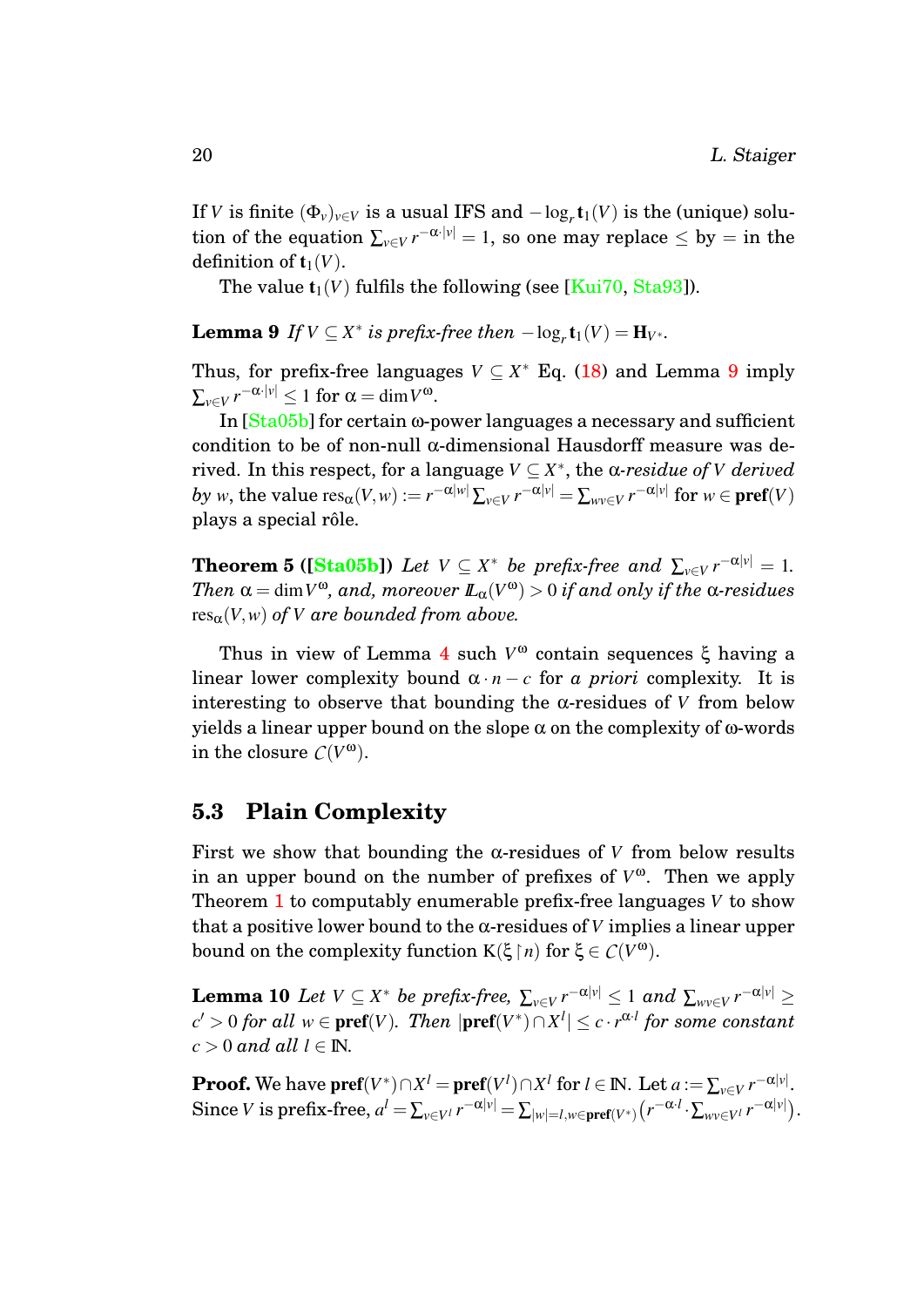$\text{If } w = v_1 \cdots v_{i_w-1} \cdot w' \text{ with } v_j \in V \text{ and } w' \in \textbf{pref}(V) \text{ then } \{v : wv \in V^l\} \supseteq$  $\{v : w'v \in V^{l-i_w+1}\} \supseteq \{v : w'v \in V\} \cdot V^{l-i_w}.$ 

 $\text{Thus, }\sum_{wv\in V^l}r^{-\alpha|v|}\geq \sum_{w'v\in V}r^{-\alpha|v|}\cdot a^{l-i_w}\geq c'\cdot a^{l-i_w}\geq c'\cdot a^l\text{ and we obtain }$  $a^l \geq r^{-\alpha_l l} \cdot |\textbf{pref}(V^*) \cap X^l| \cdot c' \cdot a^l$  which proves our assertion.  $\Box$ 

Now, the fact that  $\text{pref}(V^*)$  is computably enumerable if only *V* is computably enumerable yields our result.

**Lemma 11 ([\[MS09,](#page-27-3) Lemma 7])** *Let V* ⊆ *X* <sup>∗</sup> *be computably enumerable*  $\alpha$  *and prefix-free,*  $\alpha$  *be right-computable and*  $\sum_{v \in V} r^{-\alpha \cdot |v|} = a \leq 1.$ 

*If there is a*  $c > 0$  *such that*  $\sum_{wv \in V} r^{-\alpha \cdot |v|} \ge c$  *for all*  $w \in \textbf{pref}(V)$  *then there is a constant c such that*

$$
K(\xi\upharpoonright n)\leq \alpha\cdot n+c \text{ for every }\xi\in \mathcal{C}(V^{\omega}).
$$

#### <span id="page-21-0"></span>**5.4** *A priori* **and Monotone Complexity**

Lemma [10,](#page-20-2) however is not applicable to *a priori* and monotone complexity. To this end we construct, for prefix-free languages  $V \subseteq X^*$  and  $\text{values} \ \alpha \in \mathbb{R}_+ \ \text{such that} \ \sum_{\nu \in V} r^{-\alpha \cdot |\nu|} \leq 1 \ \text{a continuous semi-measure} \ \mu$ satisfying  $\mu(w) = r^{-\alpha |w|}$  for  $w \in V^*$  (see the proof of [\[Sta08,](#page-28-6) Lemma 3.9]).

<span id="page-21-1"></span> ${\bf Proposition 9} \ \ Let \ V \subseteq X^* \ be \ prefix\text{-}free, \ \alpha > 0 \ and \ \sum_{v \in V} r^{-\alpha \cdot |v|} \leq 1. \ \ Then$  $\mu$  :  $X^* \to \mathbb{R}_+$  *where* 

$$
\mu(w) = \begin{cases}\n0 & , if w \notin \text{pref}(V^*) \\
\int_{V^{-\alpha \cdot |w|}}^{P^{-\alpha \cdot |w|}} f(y) \cdot \int_{V^{-\alpha \cdot |w|}}^{V^{+}} f(y) \cdot \int_{V^{-\alpha \cdot |w|}}^{V^{+}} f(y) \cdot \int_{V^{-\alpha \cdot |w|}}^{V^{+}} f(y) \cdot \int_{V^{-\alpha \cdot |w|}}^{V^{+}} f(y) \cdot \int_{V^{-\alpha \cdot |w|}}^{V^{+}} f(y) \cdot \int_{V^{-\alpha \cdot |w|}}^{V^{+}} f(y) \cdot \int_{V^{-\alpha \cdot |w|}}^{V^{+}} f(y) \cdot \int_{V^{-\alpha \cdot |w|}}^{V^{+}} f(y) \cdot \int_{V^{-\alpha \cdot |w|}}^{V^{+}} f(y) \cdot \int_{V^{-\alpha \cdot |w|}}^{V^{+}} f(y) \cdot \int_{V^{-\alpha \cdot |w|}}^{V^{+}} f(y) \cdot \int_{V^{-\alpha \cdot |w|}}^{V^{+}} f(y) \cdot \int_{V^{-\alpha \cdot |w|}}^{V^{+}} f(y) \cdot \int_{V^{-\alpha \cdot |w|}}^{V^{+}} f(y) \cdot \int_{V^{-\alpha \cdot |w|}}^{V^{+}} f(y) \cdot \int_{V^{-\alpha \cdot |w|}}^{V^{+}} f(y) \cdot \int_{V^{-\alpha \cdot |w|}}^{V^{+}} f(y) \cdot \int_{V^{-\alpha \cdot |w|}}^{V^{+}} f(y) \cdot \int_{V^{-\alpha \cdot |w|}}^{V^{+}} f(y) \cdot \int_{V^{-\alpha \cdot |w|}}^{V^{+}} f(y) \cdot \int_{V^{-\alpha \cdot |w|}}^{V^{+}} f(y) \cdot \int_{V^{-\alpha \cdot |w|}}^{V^{+}} f(y) \cdot \int_{V^{-\alpha \cdot |w|}}^{V^{+}} f(y) \cdot \int_{V^{-\alpha \cdot |w|}}^{V^{+}} f(y) \cdot \int_{V^{-\alpha \cdot |w|}}^{V^{+}} f(y) \cdot \int_{V^{-\alpha \cdot |w|}}^{V^{+}} f(y) \cdot \int_{V^{-\alpha \cdot |w|}}^{V^{+}} f(y) \cdot \int_{V^{-\alpha \cdot |w|}}^{V^{+}} f(y) \cdot \int_{V^{-\alpha \cdot |w|}}^{V^{+}} f(y) \cdot \int_{V^{-\alpha \cdot |w|}}^{V^{+}} f(y) \cdot \int_{V^{-\alpha \cdot |w|}}^{
$$

 $i$ s a continuous semi-measure on  $X^*$ . If, moreover,  $\sum_{v \in V} r^{-\alpha \cdot |v|} = 1$  then  $\mu$ *is a continuous measure.*

**Proof.** We have to show that  $\mu(w) \geq \sum_{x \in X} \mu(wx)$ . We prove this by induction.

The equation  $\mu(w) \ge \sum_{x \in X} \mu(wx)$  for  $w \in \text{pref}(V) \setminus V$  follows directly from the requirement  $\sum_{\nu \in V} r^{-\alpha \cdot |\nu|} \leq 1$  and the third line of the construc- $\tan{p}$ . Observe that  $\mu(e) > \sum_{x \in X} \mu(x) = \sum_{v \in V} r^{-\alpha \cdot |v|} \text{ if } \sum_{v \in V} r^{-\alpha \cdot |v|} < 1.$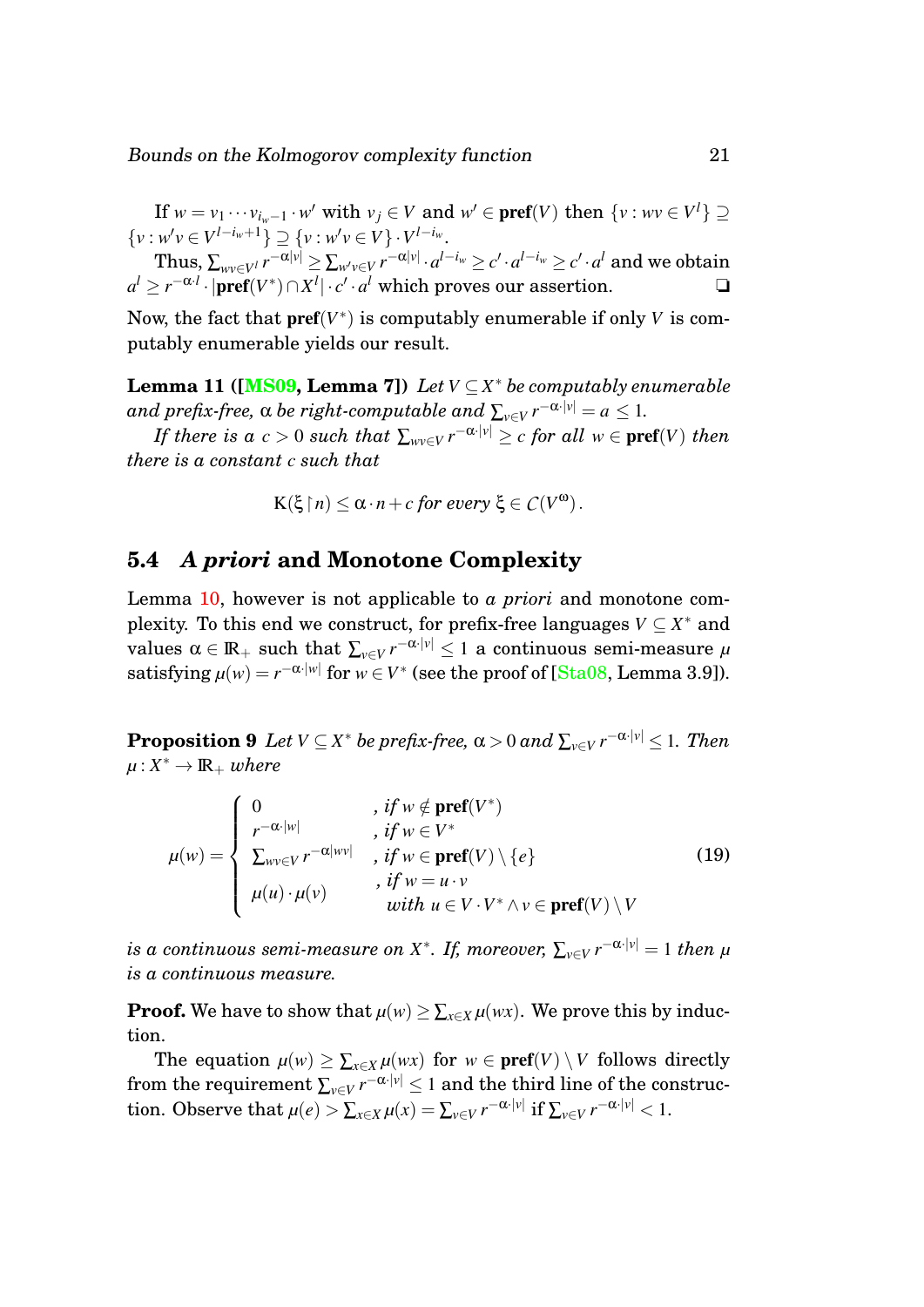Let  $w \in V$  ·  $pref(V^*)$ . Since *V* is prefix-free, the decomposition in the last line of the construction is unique. Thus  $w = u \cdot v$  where  $u \in V \cdot V^*$ and  $v \in \text{pref}(V) \setminus V$ . Consequently,  $\mu(w) = \mu(u) \cdot \mu(v) \geq \mu(u) \cdot \sum_{x \in X} \mu(vx) =$  $\sum_{x \in X} \mu(wx)$ .

Finally, if  $w \notin V \cdot \text{pref}(V^*) \cup \text{pref}(V) = \text{pref}(V^*)$  then also  $wx \notin \text{pref}(V^*)$ , and the inequality is trivially satisfied.

If  $\sum_{v \in V} r^{-\alpha \cdot |v|} = 1$  then  $\mu(w) = \sum_{x \in X} \mu(wx)$  for  $w \in \textbf{pref}(V) \setminus V$  and the identity  $\mu(w) = \sum_{x \in X} \mu(wx)$  follows by induction. <del></del>**□** 

Now we can prove the announced bounds.

**Lemma 12 ([\[MS09,](#page-27-3) Lemma 3])** *Let*  $V \subseteq X^*$  *be a computably enumer* $a$  *ble and prefix-free,*  $\alpha$  *be right-computable such that*  $\sum_{v \in V} r^{-\alpha \cdot |v|} = a \leq 1$ *and the*  $\alpha$ -residues  $res_{\alpha}(V,w) := \sum_{wv \in V} r^{-\alpha|v|}$  of  $V$  derived by  $w \in \textbf{pref}(V)$ *be bounded from below. Then there is a constant c such that for every* ξ ∈ *C*(*V* ω)

<span id="page-22-0"></span>
$$
KA(\xi\upharpoonright n)\leq \alpha\cdot n+c.
$$

**Proof.** First we show that the semi-measure *u* constructed in the previous proposition is left-computable.

To show that  $\mu$  is left-computable we successively approximate the value  $\mu(w)$  from below. Let  $V_i$  be the set of the first *i* elements in the enumeration of *V* and  $\alpha_i$  the *i*th approximation of  $\alpha$  from the right. We start with  $\mu^{(j)}(e) = 1$  for  $j > 0$  and  $\mu^{(0)}(w) := 0$  for  $w \neq e$ . Suppose that the *j*th approximation  $\mu^{(j)}$  for all words shorter than *w* is already computed. If there is a  $v \in V_j$  with  $w = v \cdot w'$ ,  $w' \neq e$ , then  $\mu^{(j)}(w')$  is defined and we set  $\mu^{(j)}(w) = \mu^{(j)}(v) \cdot \mu^{(j)}(w')$ . Otherwise, if  $w \in \text{pref}(V_j)$ we set  $\mu^{(j)}(w) = \sum_{v \in V_j \wedge w \sqsubseteq v} r^{-\alpha_j \cdot |v|}.$  If  $w \notin \textbf{pref}(V_j) \cup V_j \cdot X^*$  then  $\mu^{(j)}(w) = 0.$ 

From the construction in Proposition [9](#page-21-1) we obtain that  $\mu(w) = r^{-\alpha|u|}$ .  $\sum_{vv'\in V} r^{-\alpha|vv'|} = r^{-\alpha|w|}\cdot\operatorname{res}_\alpha(V,v)$  when  $w=u\cdot v$  is the unique decomposition of  $w \in \text{pref}(V^*)$  into factors  $u \in V^*$  and  $v \in \text{pref}(V) \setminus V$ .

Let  $c_{\text{inf}} := \inf \{ \text{res}_{\alpha}(V, v) : v \in \text{pref}(V) \}.$  Since  $\mu$  is a left-computable semi-measure, the following inequality holds true.

$$
\mathbf{M}(w) \cdot c_{\mu} \ge \mu(w) \ge r^{-\alpha|w|} \cdot c_{\inf}
$$

Taking the negative logarithm on both sides of the inequality we obtain  $\text{KA}(w) \le \alpha \cdot |w| + \log \frac{c_{\mu}}{c_{\inf}}$  for every  $w \in \textbf{pref}(V^*)$ ).  $\qquad \qquad \Box$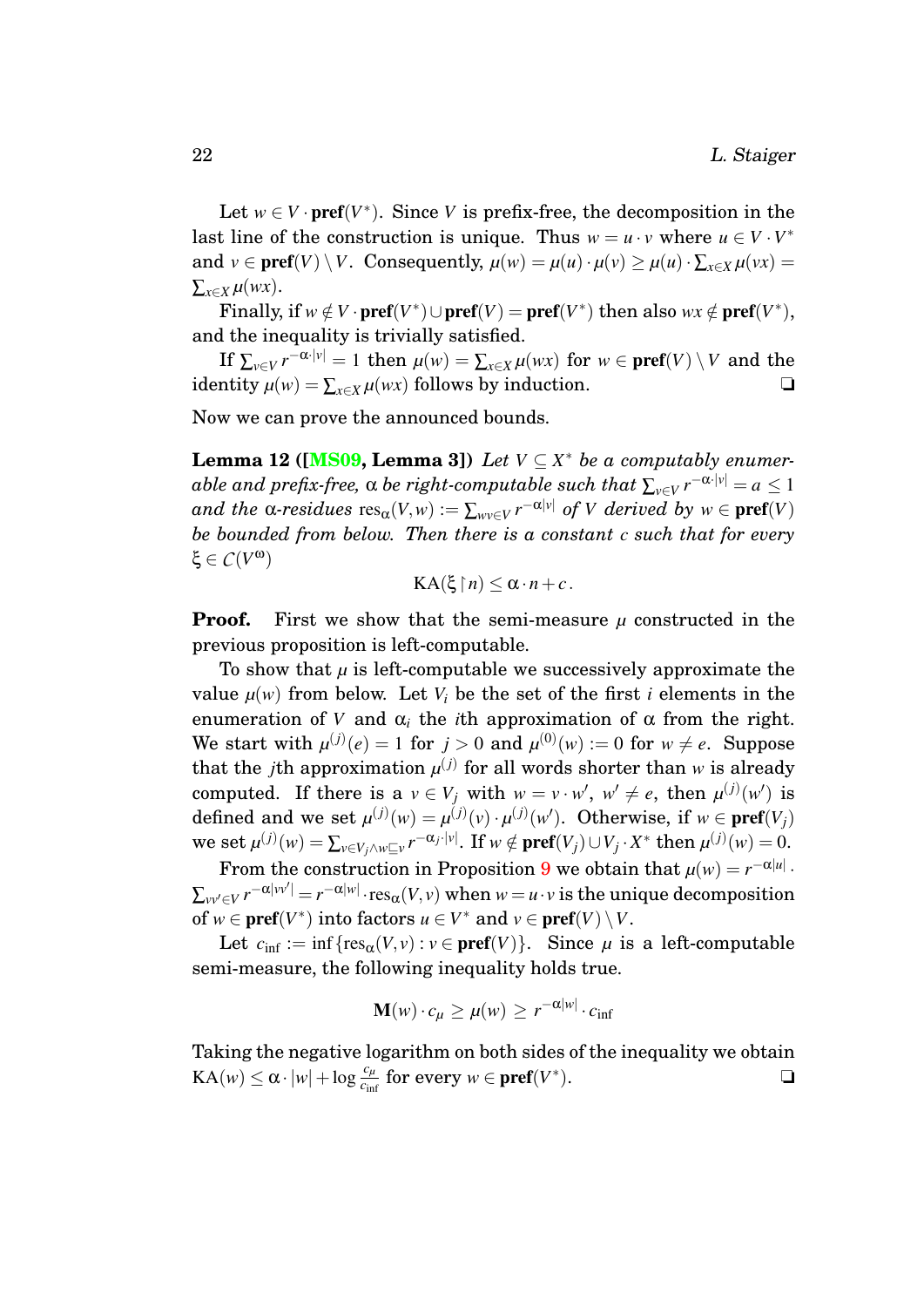The following example shows, that in Lemma [12](#page-22-0) we cannot omit the condition that the  $\alpha$ -residues are bounded from below. To this end we use a computable prefix-free language constructed in Example (6.4) of [\[Sta93\]](#page-28-0).

 $\textbf{Example 3} \ \ \text{Let} \ \text{X=}\{0,1\} \ \text{and consider} \ \textit{W} := \bigcup_{i\in \mathbb{N}} 0^{i+1}\cdot 1\cdot X^{i+1}\cdot 0^{4\cdot i+3}. \ \ \text{The}$ language *W* is a prefix-free. Its ω-power,  $W^{\omega}$ , satisfies  $\alpha = \dim W^{\omega} =$  $\dim C(W^{\omega}) = \frac{1}{3} \text{ and } \mathcal{L}_{\alpha}(W^{\omega}) = \mathcal{L}_{\alpha}(C(W^{\omega})). \text{ For every } w \in \bigcup_{i \in \mathbb{N}} 0^{i+1} \cdot 1$  $X^{i+1}$  we have  $W \cap w \cdot X^* = w \cdot \{0^{4 \cdot i + 3}\}$ . Thus  $\sum_{wv \in W} r^{-\alpha \cdot |v|} = r^{-\alpha \cdot (4 \cdot i + 3)}$  and,  $\text{consequently, } \inf \{ \sum_{wv \in W} r^{-\alpha \cdot |v|} : w \in \textbf{pref}(W) \} = 0.$ 

 $\text{Since } \textbf{pref}(W) \supseteq \bigcup_{i\in \mathbb{N}} 0^{i+1}\cdot 1\cdot X^{i+1}, \text{ we have } \textbf{H}_{\textbf{pref}(W)^*} \geq \frac{1}{2}$  $\frac{1}{2}$ . Now Propo-sition [8](#page-19-3) shows sup ξ∈*W*<sup>ω</sup> lim sup *n*→∞  $\frac{KA(\xi \mid n)}{n} = \kappa(W^{\omega}) \ge \frac{1}{2} > \frac{1}{3} = \dim W^{\omega}.$ 

<span id="page-23-0"></span>In connection with Theorem [5](#page-20-3) our Lemma [12](#page-22-0) yields a sufficient condition for ω-powers  $V^{\omega}$  to contain ω-words ξ satisfying  $|KA(\xi|n) - \alpha \cdot n|$  = *O*(1).

**Corollary 4** *Let*  $V \subseteq X^*$  *be a computably enumerable prefix-free language and* α *right-computable such that* ∑*v*∈*<sup>V</sup> r* <sup>−</sup>α·|*v*<sup>|</sup> = 1 *and the* α*-residues*  $res_{\alpha}(V, w)$  *of V derived by*  $w \in \text{pref}(V)$  *are bounded from above and below. Then there is a*  $\xi \in V^{\omega}$  *such that*  $|KA(\xi | n) - \alpha \cdot n| = O(1)$ *.* 

The results of Section 3.2 of [\[Sta08\]](#page-28-6) show that Corollary [4](#page-23-0) is valid for prefix-free languages definable by finite automata. The subsequent example verifies that there are also non-regular prefix-free languages which satisfy the hypotheses of Corollary [4.](#page-23-0)

**Example 4** Let  $X = \{0, 1\}$  and consider the Łukasiewicz language L defined by the identity  $L = 0 \cup 1 \cdot L^2$ . This language is prefix-free and Kuich [\[Kui70\]](#page-27-9) showed that  $\sum_{w \in L} 2^{-|w|} = 1.$  Thus the language  $V$  defined by  $V = 00 \cup 11 \cdot V^2$  is also prefix-free and satisfies  $\sum_{v \in V} 2^{-\frac{1}{2} \cdot |w|} = 1$ . By  $\text{induction one shows that for } v \in \textbf{pref}(V) \text{ we have } V/v = w' \cdot V^k \text{ for suitable } \theta$  $k \in \mathbb{N}$  and  $|w'| \leq 1$ . Therefore the α-residues of *V* derived by  $v \in \textbf{pref}(V)$ are bounded from above and below. □

<span id="page-23-1"></span>For the monotone complexity Km a result similar to Lemma [12](#page-22-0) can be obtained for a smaller class of ω-languages. We start with an auxiliary result.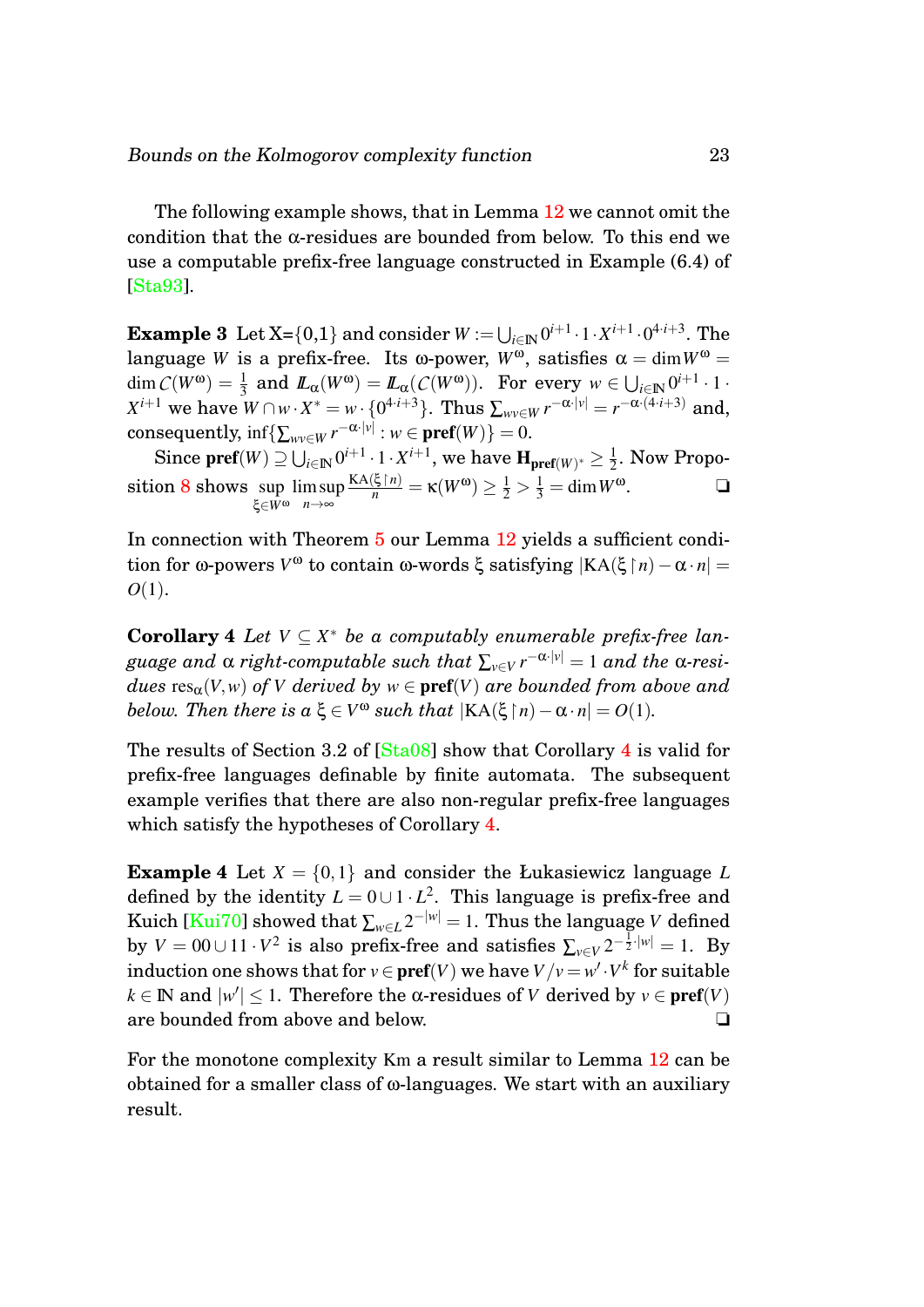**Proposition 10** *Let*  $V \subseteq X^*$  *be computably enumerable.* 

- <span id="page-24-0"></span>*1. If*  $\sum_{v \in V} r^{-\alpha|v|} = 1$  *then*  $\alpha$  *is left-computable.*
- <span id="page-24-1"></span>*2. If*  $\sum_{v \in V} r^{-\alpha|v|} = 1$  *and*  $\alpha$  *is right-computable then V is computable.*

**Proof.** The proof of part [1](#page-24-0) is obvious. To prove part [2](#page-24-1) we present an algorithm to decide whether a word *w* is in *V* or not.

Let  $V_i$  be the set of the first *j* elements in the enumeration of  $V$  and  $\alpha_i$  the *j*th approximation of  $\alpha$  from the right.

```
Input w
j := 0repeat
       j := j + 1if w \in V_j then accept and exit
   \texttt{until}~ r^{-\alpha_j|w|} + \sum_{v \in V_j} r^{-\alpha_j|v|} > 1
```

```
reject
```
 $\text{If } w \notin V \text{ then the repeat until loop terminates as soon as } \sum_{v \in V_j} r^{-\alpha_j |v|} > 0.$  $1-r^{-\alpha_j|w|}$  ≥ 1 − *r*<sup>-α|*w*|</sup> because  $\sum_{v \in V_j} r^{-\alpha_j|v|}$  → 1 for *j* → ∞. <del></del>

<span id="page-24-2"></span>Now we can prove our result on monotone complexity.

**Lemma 13 ([\[MS09,](#page-27-3) Lemma 4])** *Let*  $V \subseteq X^*$  *be a computably enumer* $a$ ble prefix-free language. If  $\alpha$  is right-computable such that  $\sum_{v \in V} r^{-\alpha \cdot |v|} =$ 1 *and the*  $\alpha$ -residues  $res_{\alpha}(V, w)$  *derived by*  $w \in \text{pref}(V)$  *are bounded from below then there is a constant c such that*  $\text{Km}(\xi \mid n) \leq \alpha \cdot n + c$  *for every* ξ ∈ *C*(*V* <sup>ω</sup>)*.*

**Proof.** We construct  $\mu$  as in Proposition [9.](#page-21-1) Then  $\sum_{v \in V} r^{-\alpha \cdot |v|} = 1$  implies that  $\mu$  is a measure and Lemma [12](#page-22-0) shows that  $\mu$  is left-computable.

Because of Proposition [10](#page-23-1) we can assume that  $\alpha$  is a computable real number and *V* is computable. Then for every  $v \in V^*$  the number  $\mu(v)$  = is computable. Since *V* is a computable prefix-free language, for every  $w \in X^*$  we can compute the unique decomposition  $w = v \cdot w'$  with  $v \in V^*$  and  $w' \notin V \cdot X^*$ . Now

$$
\mu(w) = \mu(v) \cdot \left(1 - \sum_{v' \in V \wedge w \not\subseteq vv'} r^{-\alpha|v'|}\right)
$$

shows that  $\mu$  is also right-computable. If  $w' \notin \text{pref}(V)$  then the last factor is zero.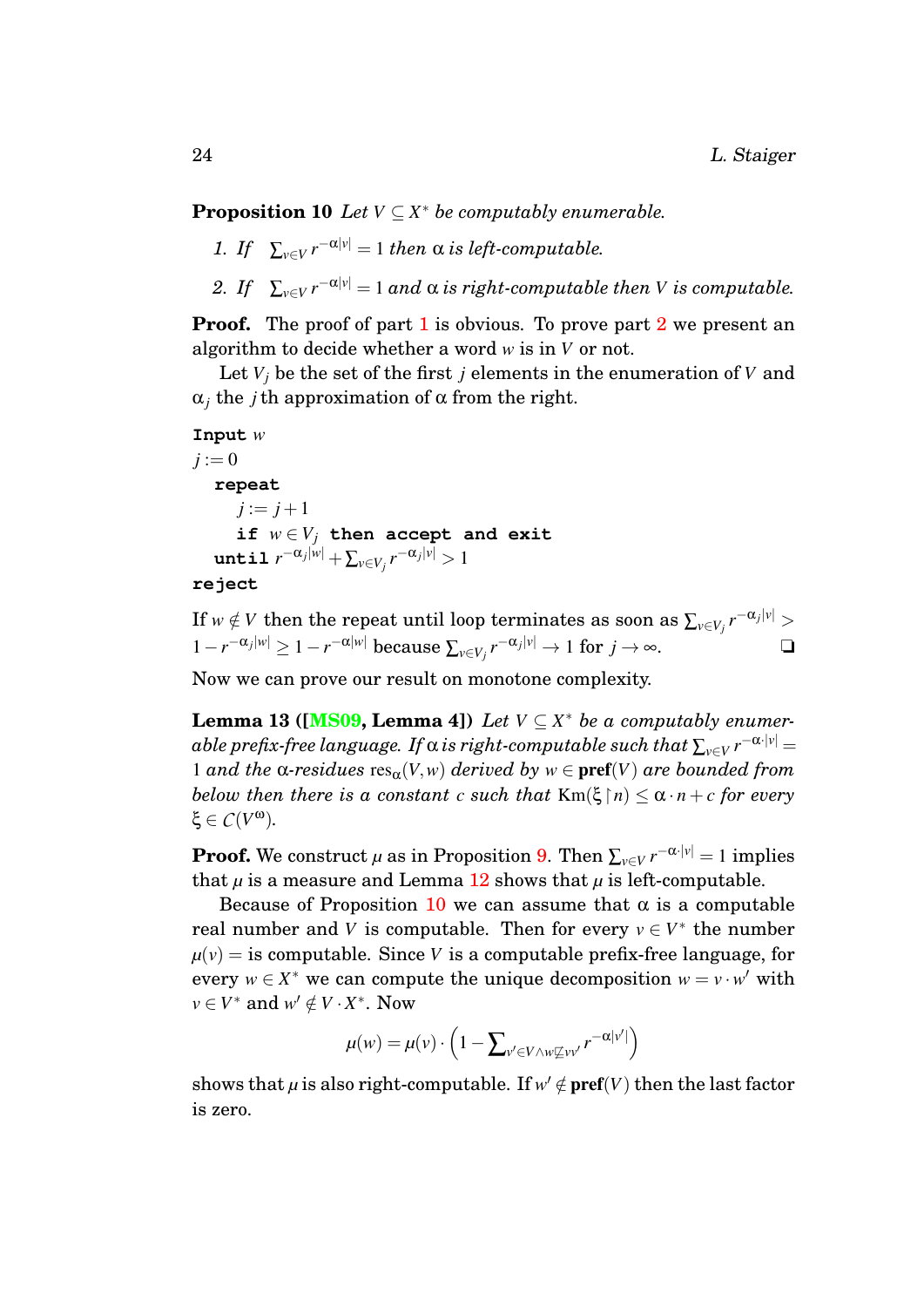$\mathrm{Again}\ \mathrm{let}\ \mathit{c}_{\mathrm{inf}}:=\mathrm{inf}\Big\{\sum_{\mathit{wv}\in\mathit{V}}r^{-\alpha\cdot|\mathit{v}|}:\mathit{w}\in\mathbf{pref}(\mathit{V})\Big\}. \ \ \mathrm{In}\ \mathrm{view}\ \mathrm{of}\ \mathrm{Proposi}\text{-}$ tion [4](#page-12-2) we get the bound

$$
Km(w) \le -\log \mu(w) + c_{\mu} \le \alpha \cdot |w| + c_{\mu} - \log c_{\inf}
$$

for every  $w \in \textbf{pref}(V^*)$ ).  $\qquad \qquad \Box$ 

As for Lemma [12](#page-22-0) we obtain a sufficient condition for ω-powers *V* <sup>ω</sup> to contain ω-words ξ satisfying  $|Km(\xi|n) - α \cdot n| = O(1)$ .

**Corollary 5** *Let*  $V \subseteq X^*$  *be a computably enumerable prefix-free language and* α *right-computable such that* ∑*v*∈*<sup>V</sup> r* <sup>−</sup>α·|*v*<sup>|</sup> = 1 *and the* α*-residues*  $res_{\alpha}(V, w)$  *of V derived by*  $w \in \text{pref}(V)$  *are bounded from above and below. Then there is a*  $\xi \in V^{\omega}$  *such that*  $|\text{Km}(\xi | n) - \alpha \cdot n| = O(1)$ *.* 

## **Concluding Remark**

Proposition [6](#page-17-1) and the Lemmata [12](#page-22-0) and [13](#page-24-2) show that in certain computably describable ω-languages the maximally complex strings have (up to an additive constant) linear oscillation-free complexity functions w.r.t. a priori and monotone complexity. Though in the case of plain complexity we have also linear upper bounds Theorems 4.8 and 4.12 of [\[Sta93\]](#page-28-0) show that maximally complex infinite strings in ω-languages definable by finite automata (in particular, those of the form *V* <sup>ω</sup> with *V* definable by a finite automaton) exhibit complexity oscillations similar to random infinite strings (cf. Theorem 6.10 of  $[Cal02]$  or Lemma 3.11.1 in [\[DH10\]](#page-26-4)).

For prefix complexity (see [\[Cal02,](#page-26-3) Section 4.2], [\[DH10,](#page-26-4) Section 3.5] or [\[Nie09,](#page-27-5) Section 2.2]), however, it seems to be not as simple to obtain linear upper bounds on the complexity function (see [\[CHS11,](#page-26-7) [Tad10\]](#page-28-9)) let alone to detect an oscillation-free behaviour as mentioned above. In fact, Theorem 5 of [\[Sta12\]](#page-28-10) shows that the oscillation-free behaviour w.r.t. to prefix complexity differs substantially from the one of a priori complexity.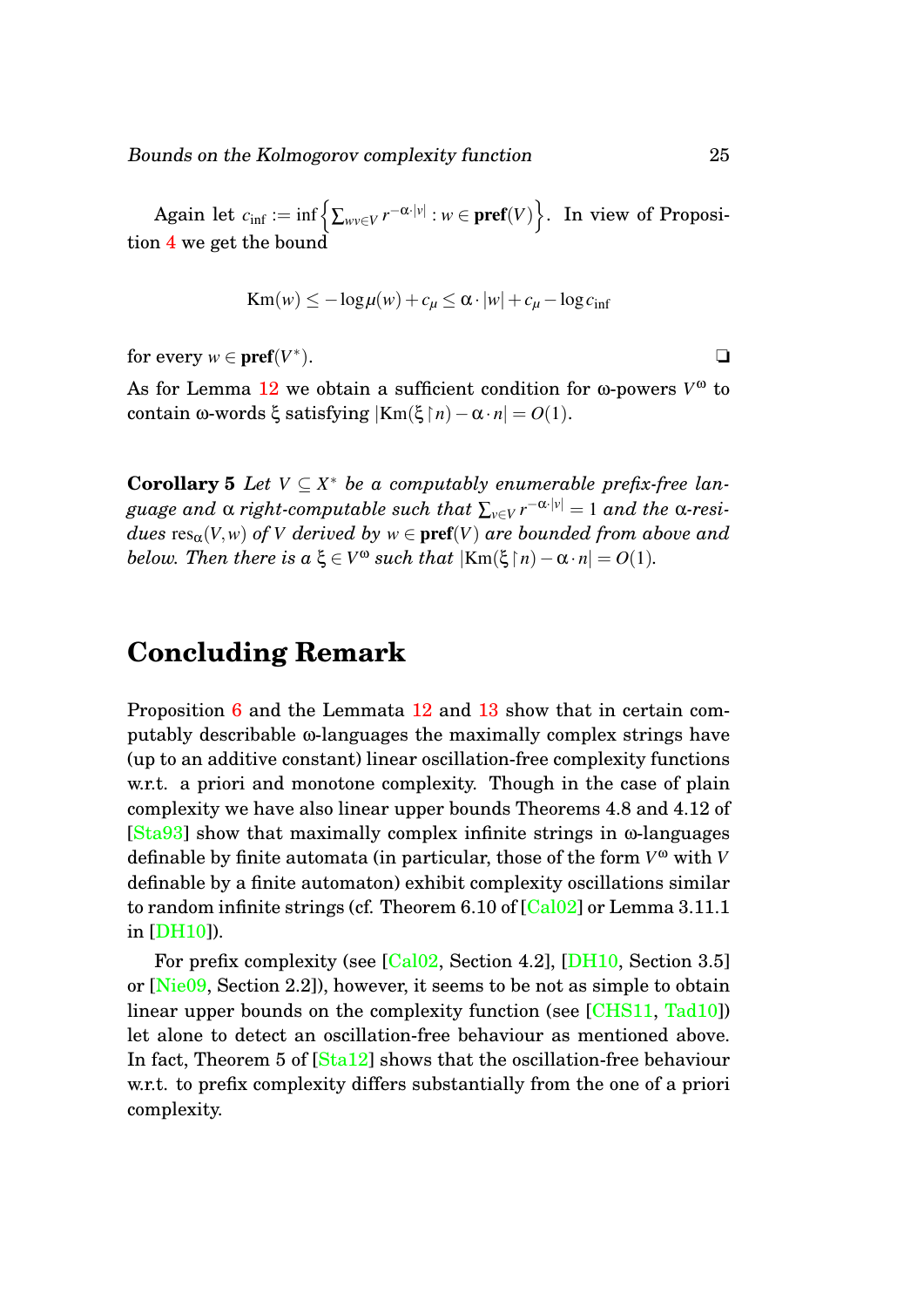## **References**

- <span id="page-26-1"></span>[AHLM07] Krishna B. Athreya, John M. Hitchcock, Jack H. Lutz, and Elvira Mayordomo. Effective strong dimension in algorithmic information and computational complexity. *SIAM J. Comput.*, 37(3):671–705, 2007.
- <span id="page-26-8"></span>[BDGK08] V. Brattka, R. Dillhage, T. Grubba, and A. Klutsch, editors. *Proceedings of the Fifth International Conference on Computability and Complexity in Analysis (CCA 2008)*, volume 221 of *Electronic Notes in Theoretical Computer Science*. Elsevier, Amsterdam, 2008.
- <span id="page-26-3"></span>[Cal02] Cristian S. Calude. *Information and randomness*. Texts in Theoretical Computer Science. An EATCS Series. Springer-Verlag, Berlin, second edition, 2002.
- <span id="page-26-0"></span>[CH94] Jin-Yi Cai and Juris Hartmanis. On Hausdorff and topological dimensions of the Kolmogorov complexity of the real line. *J. Comput. System Sci.*, 49(3):605–619, 1994.
- <span id="page-26-7"></span>[CHS11] Cristian S. Calude, Nicholas J. Hay, and Frank Stephan. Representation of left-computable ε-random reals. *J. Comput. System Sci.*, 77(4):812–819, 2011.
- <span id="page-26-2"></span>[CST06] Cristian S. Calude, Ludwig Staiger, and Sebastiaan A. Terwijn. On partial randomness. *Ann. Pure Appl. Logic*, 138(1- 3):20–30, 2006.
- <span id="page-26-6"></span>[Dal74] Richard P. Daley. The extent and density of sequences within the minimal-program complexity hierarchies. *J. Comput. System Sci.*, 9:151–163, 1974.
- <span id="page-26-4"></span>[DH10] Rodney G. Downey and Denis R. Hirschfeldt. *Algorithmic randomness and complexity*. Theory and Applications of Computability. Springer-Verlag, New York, 2010.
- <span id="page-26-5"></span>[Edg08] Gerald Edgar. *Measure, topology, and fractal geometry*. Undergraduate Texts in Mathematics. Springer-Verlag, New York, second edition, 2008.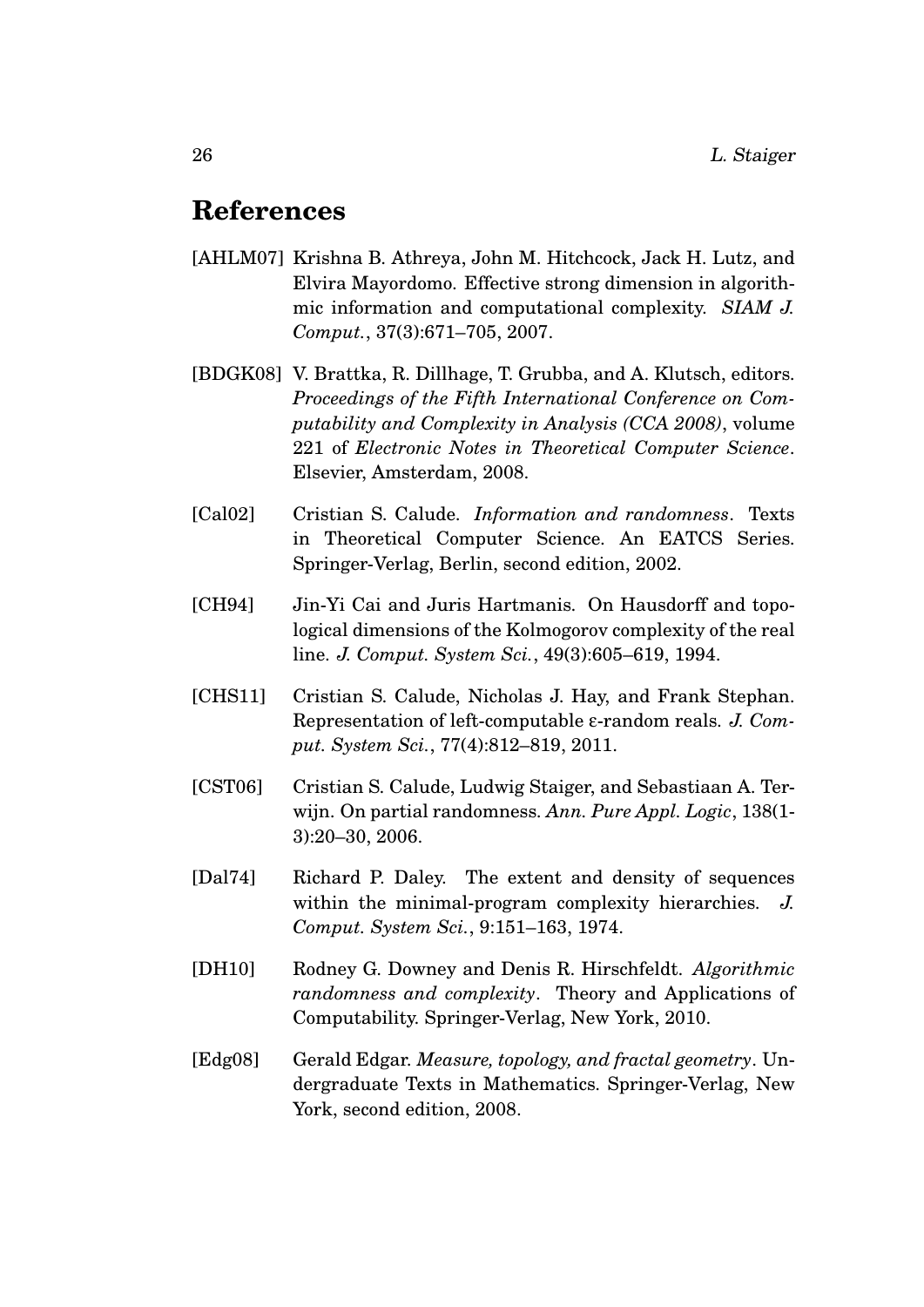- <span id="page-27-2"></span>[Fal90] Kenneth Falconer. *Fractal geometry*. John Wiley & Sons Ltd., Chichester, 1990.
- <span id="page-27-10"></span>[FS01] Henning Fernau and Ludwig Staiger. Iterated function systems and control languages. *Inform. and Comput.*, 168(2):125–143, 2001.
- <span id="page-27-9"></span>[Kui70] Werner Kuich. On the entropy of context-free languages. *Information and Control*, 16:173–200, 1970.
- <span id="page-27-1"></span>[Lut03] Jack H. Lutz. The dimensions of individual strings and sequences. *Inform. and Comput.*, 187(1):49–79, 2003.
- <span id="page-27-7"></span>[Mie08] Jöran Mielke. Refined bounds on Kolmogorov complexity for ω-languages. In Brattka et al. [\[BDGK08\]](#page-26-8), pages 181– 189.
- <span id="page-27-3"></span>[MS09] Jöran Mielke and Ludwig Staiger. On oscillation-free  $\varepsilon$ random sequences II. In Andrej Bauer, Peter Hertling, and Ker-I Ko, editors, *Computability and Complexity in Analysis*, volume 09003 of *Dagstuhl Seminar Proceedings*. Schloss Dagstuhl - Leibniz-Zentrum für Informatik, Germany, 2009.
- <span id="page-27-5"></span>[Nie09] Andre Nies. ´ *Computability and randomness*, volume 51 of *Oxford Logic Guides*. Oxford University Press, Oxford, 2009.
- <span id="page-27-8"></span>[Rei04] Jan Reimann. *Computability and Fractal Dimension*. PhD thesis, Ruprecht-Karls-Universität Heidelberg, 2004.
- <span id="page-27-0"></span>[Rya86] Boris Ya. Ryabko. Noise-free coding of combinatorial sources, Hausdorff dimension and Kolmogorov complexity. *Problemy Peredachi Informatsii*, 22(3):16–26, 1986.
- <span id="page-27-6"></span>[She84] Aleksander Kh. Shen´. Algorithmic variants of the notion of entropy. *Dokl. Akad. Nauk SSSR*, 276(3):563–566, 1984.
- <span id="page-27-4"></span>[Sta87] Ludwig Staiger. Sequential mappings of ω-languages. *RAIRO Inform. Th´eor. Appl.*, 21(2):147–173, 1987.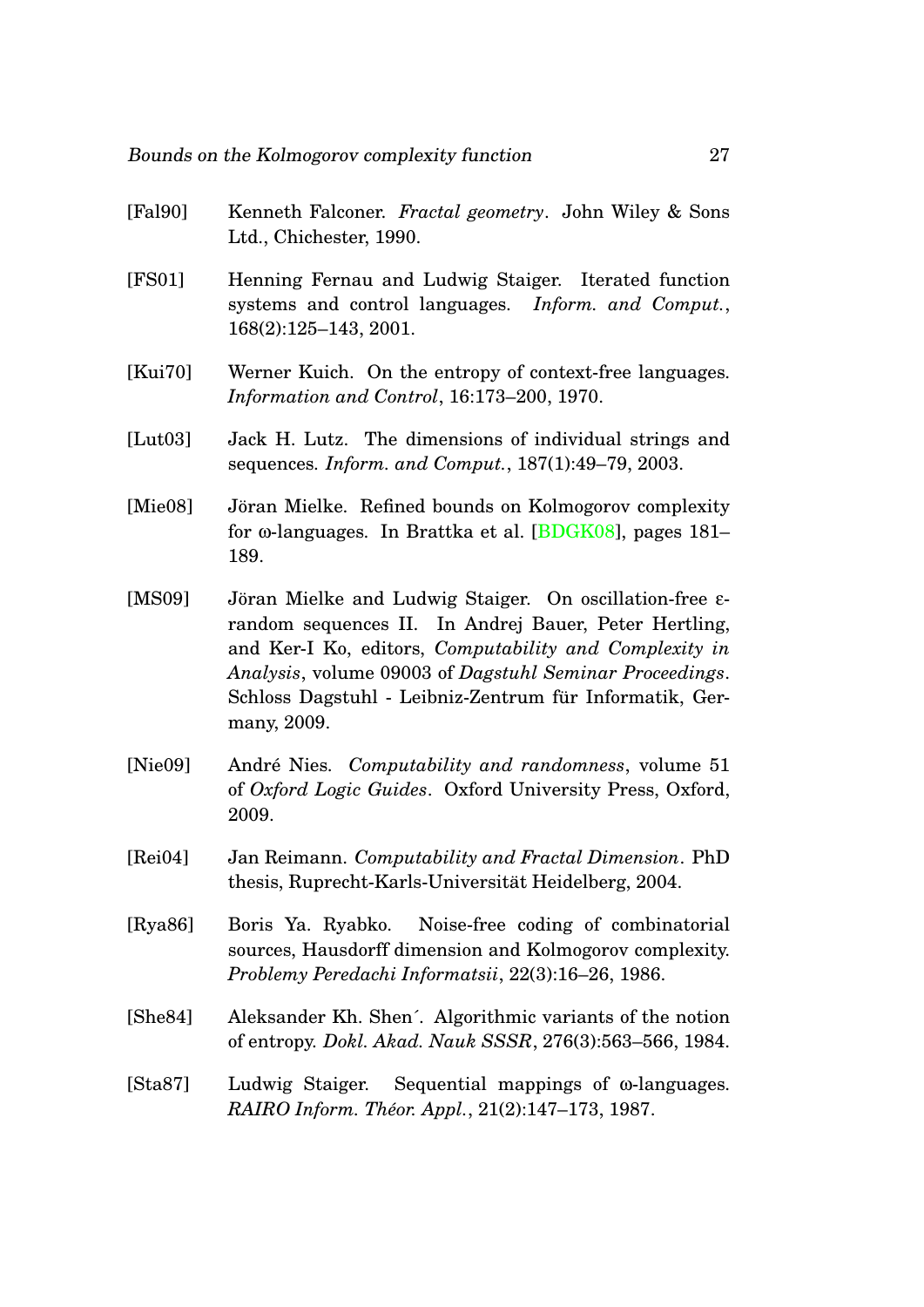- <span id="page-28-0"></span>[Sta93] Ludwig Staiger. Kolmogorov complexity and Hausdorff dimension. *Inform. and Comput.*, 103(2):159–194, 1993.
- <span id="page-28-7"></span>[Sta96] Ludwig Staiger. Codes, simplifying words, and open set condition. *Inform. Process. Lett.*, 58(6):297–301, 1996.
- <span id="page-28-5"></span>[Sta97] Ludwig Staiger. On ω-power languages. In Gheorghe Păun and Arto Salomaa, editors, New trends in formal lan*guages*, volume 1218 of *Lecture Notes in Computer Science*, pages 377–394. Springer-Verlag, Berlin, 1997.
- <span id="page-28-1"></span>[Sta98] Ludwig Staiger. A tight upper bound on Kolmogorov complexity and uniformly optimal prediction. *Theory Comput. Syst.*, 31(3):215–229, 1998.
- <span id="page-28-2"></span>[Sta05a] Ludwig Staiger. Constructive dimension equals Kolmogorov complexity. *Inform. Process. Lett.*, 93(3):149–153, 2005.
- <span id="page-28-8"></span>[Sta05b] Ludwig Staiger. Infinite iterated function systems in Cantor space and the Hausdorff measure of ω-power languages. *Internat. J. Found. Comput. Sci.*, 16(4):787–802, 2005.
- <span id="page-28-4"></span>[Sta07] Ludwig Staiger. The Kolmogorov complexity of infinite words. *Theoret. Comput. Sci.*, 383(2-3):187–199, 2007.
- <span id="page-28-6"></span>[Sta08] Ludwig Staiger. On oscillation-free ε-random sequences. In Brattka et al. [\[BDGK08\]](#page-26-8), pages 287–297.
- <span id="page-28-10"></span>[Sta12] Ludwig Staiger. On oscillation-free Chaitin h-random sequences. In Michael J. Dinneen, Bakhadyr Khoussainov, and André Nies, editors, *Computation, Physics and Beyond*, volume 7160 of *Lecture Notes in Computer Science*, pages 194–202, Springer-Verlag, Heidelberg, 2012.
- <span id="page-28-3"></span>[Tad02] Kohtaro Tadaki. A generalization of Chaitin's halting probability Ω and halting self-similar sets. *Hokkaido Math. J.*, 31(1):219–253, 2002.
- <span id="page-28-9"></span>[Tad10] Kohtaro Tadaki. A new representation of Chaitin  $\Omega$  number based on compressible strings. In Cristian S. Calude,